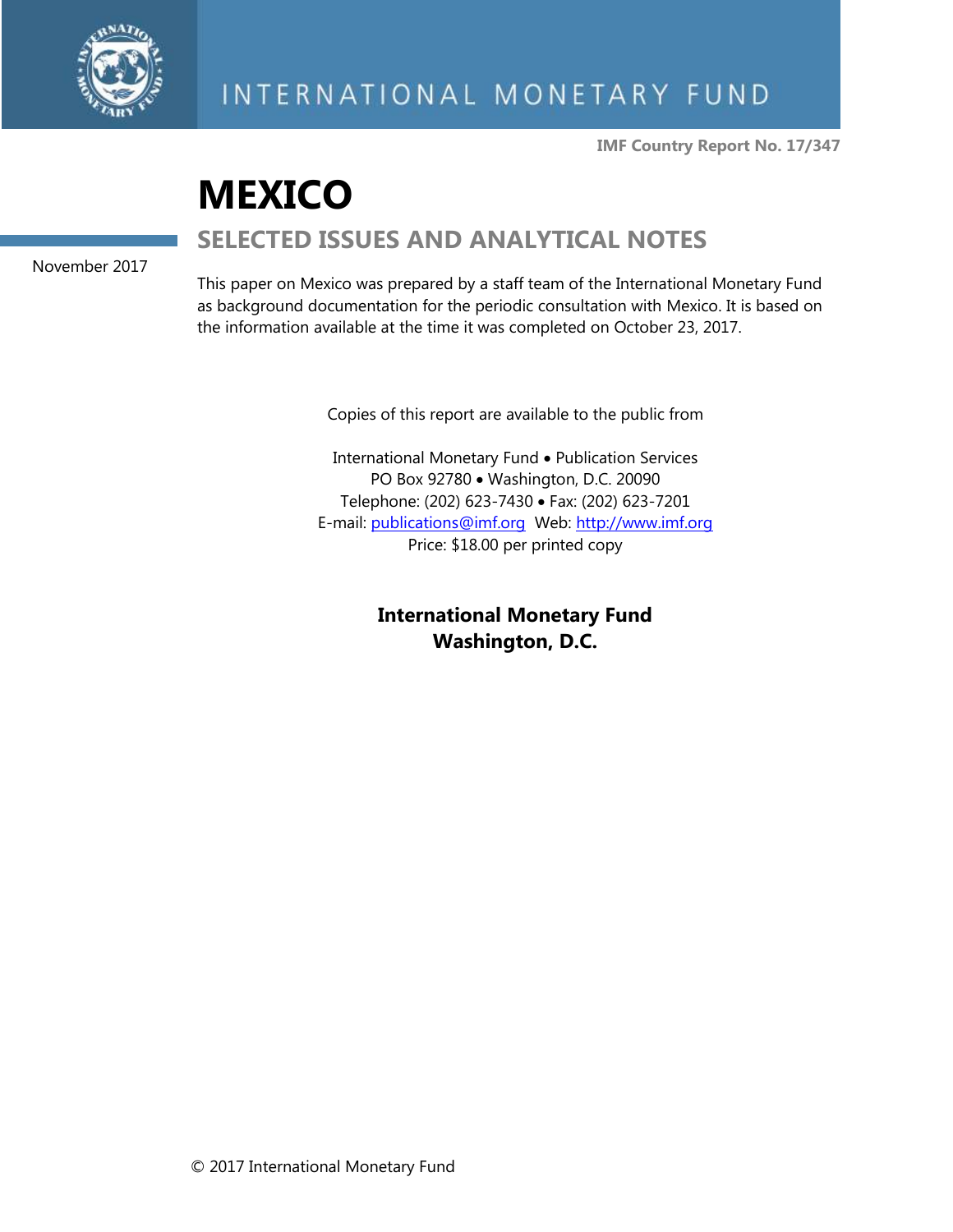

# **MEXICO**

### **SELECTED ISSUES AND ANALYTICAL NOTES**

October 23, 2017

Approved By **Western Hemisphere Department** Prepared by Florian Misch and Christian Saborowski

### **CONTENTS**

| MEXICO'S STRUCTURAL REFORM AGENDA: EARLY SIGNS OF SUCCESS 3                                                                                                                                                                    |                         |
|--------------------------------------------------------------------------------------------------------------------------------------------------------------------------------------------------------------------------------|-------------------------|
|                                                                                                                                                                                                                                | $\overline{\mathbf{3}}$ |
|                                                                                                                                                                                                                                | $\sim$ 5                |
| C. Telecommunications Reform and the control of the control of the control of the control of the control of the control of the control of the control of the control of the control of the control of the control of the contr | 10                      |
|                                                                                                                                                                                                                                | 15                      |
|                                                                                                                                                                                                                                | 17                      |
|                                                                                                                                                                                                                                | 19                      |

### **FIGURES**

| 12 12 12 12 12 12 12 13 13 14 15 16 17 17: The Solution of Market |    |
|-------------------------------------------------------------------|----|
|                                                                   |    |
|                                                                   |    |
|                                                                   | 14 |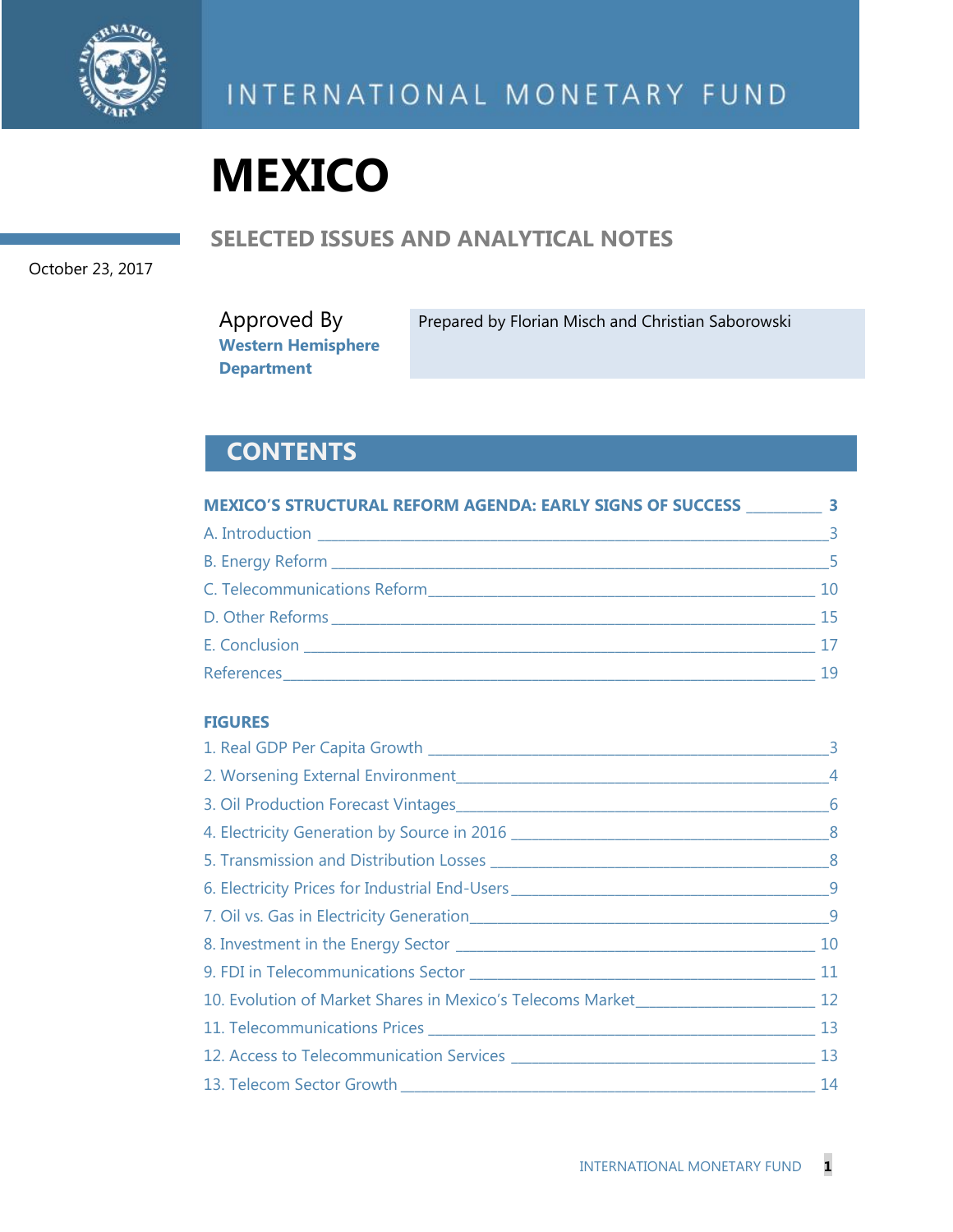| 14. Fiscal Revenue                       |  |
|------------------------------------------|--|
| 15. Employment                           |  |
| 16. Credit Depth and Financial Inclusion |  |

| STRUCTURAL WEAKNESSES AND RESOURCE MISALLOCATION IN MEXICO 20 |    |
|---------------------------------------------------------------|----|
|                                                               | 20 |
|                                                               | 21 |
|                                                               | 22 |
| D. TFP Gains from Reducing Resource Misallocation in Mexico   | 23 |
|                                                               | 27 |
|                                                               | 31 |
|                                                               | 32 |

### **FIGURES**

| 1. Potential TFP Gains from Reducing Resource Misallocation by State and Sector |  |
|---------------------------------------------------------------------------------|--|
| 2. Variation in Resource Misallocation across Mexican States                    |  |

### **TABLES**

| 1. Baseline and Robustness |  |
|----------------------------|--|
| 2. Alternative Controls    |  |

### **ANNEX**

| I. Variable Definitions and Sources |
|-------------------------------------|
|-------------------------------------|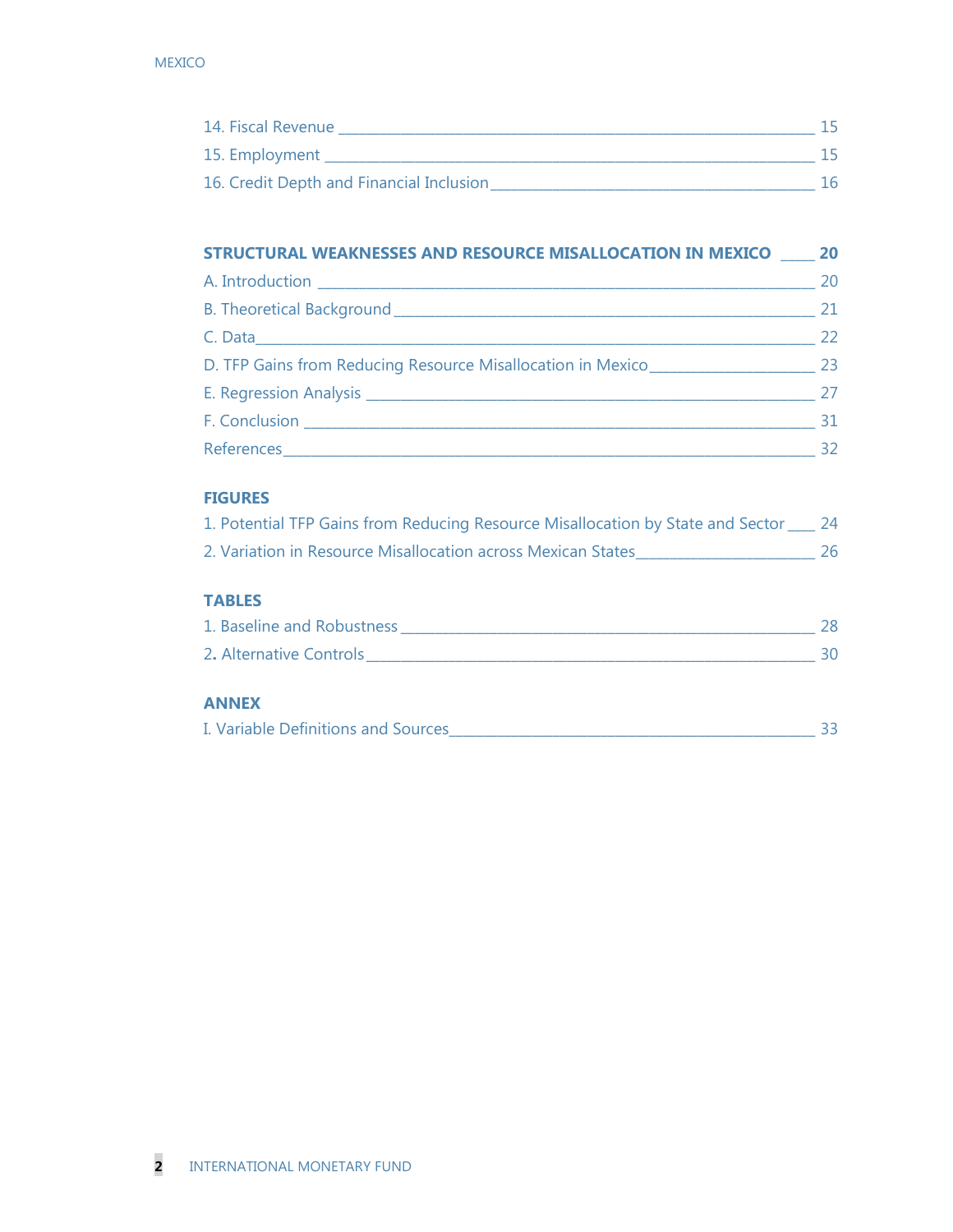# **MEXICO'S STRUCTURAL REFORM AGENDA: EARLY SIGNS OF SUCCESS<sup>1</sup>**

*Over the past five years, the Mexican authorities have been implementing an ambitious structural reform agenda in a coordinated effort to lift productivity growth. The reforms targeted a broad range of industries, dissolved state monopolies, promoted competition in network industries, and addressed labor market, education and governance shortcomings. This chapter discusses Mexico's reforms and attempts to assess their economic impact. The analysis suggests that external headwinds have masked evidence that the reforms are achieving many of the intended transformations in the targeted sectors. Nevertheless, earlier estimates of growth payoffs may have been optimistic and would require doubling down on past efforts. Priority should be given to reforms targeting the rule of law and attendant improvements in security and reduction in the prevalence of corruption, which are not only important to improve the business environment but are also key in allowing the existing reform efforts to bear fruit.* 

### **A. Introduction**

### **1. The Mexican authorities have been implementing an ambitious reform agenda.** Five years ago, and amid disappointing GDP growth over several decades, stakeholders across the political spectrum agreed that lifting productivity growth would necessitate decisive action on structural reform (Figure 1). When the current government took office in December 2012, it signed an agreement with the two main opposition parties (PAN and PRD) to promote political

cooperation. The effort was aimed at boosting competition and increasing access to services across a range of industries while addressing current and future pressures from declining oil revenues and population aging. Many of the reforms are now well advanced while others are still in the process of being completed.



**2. Five years after the** *Pacto por México,* **a major growth acceleration is not yet in sight**. At the time of the pact's approval, the authorities estimated that the reforms could boost growth to 4-5 percent a year, from an average of around 2.7 percent over the previous 20 years.

 $\overline{a}$ 

<sup>&</sup>lt;sup>1</sup> Prepared by Christian Saborowski.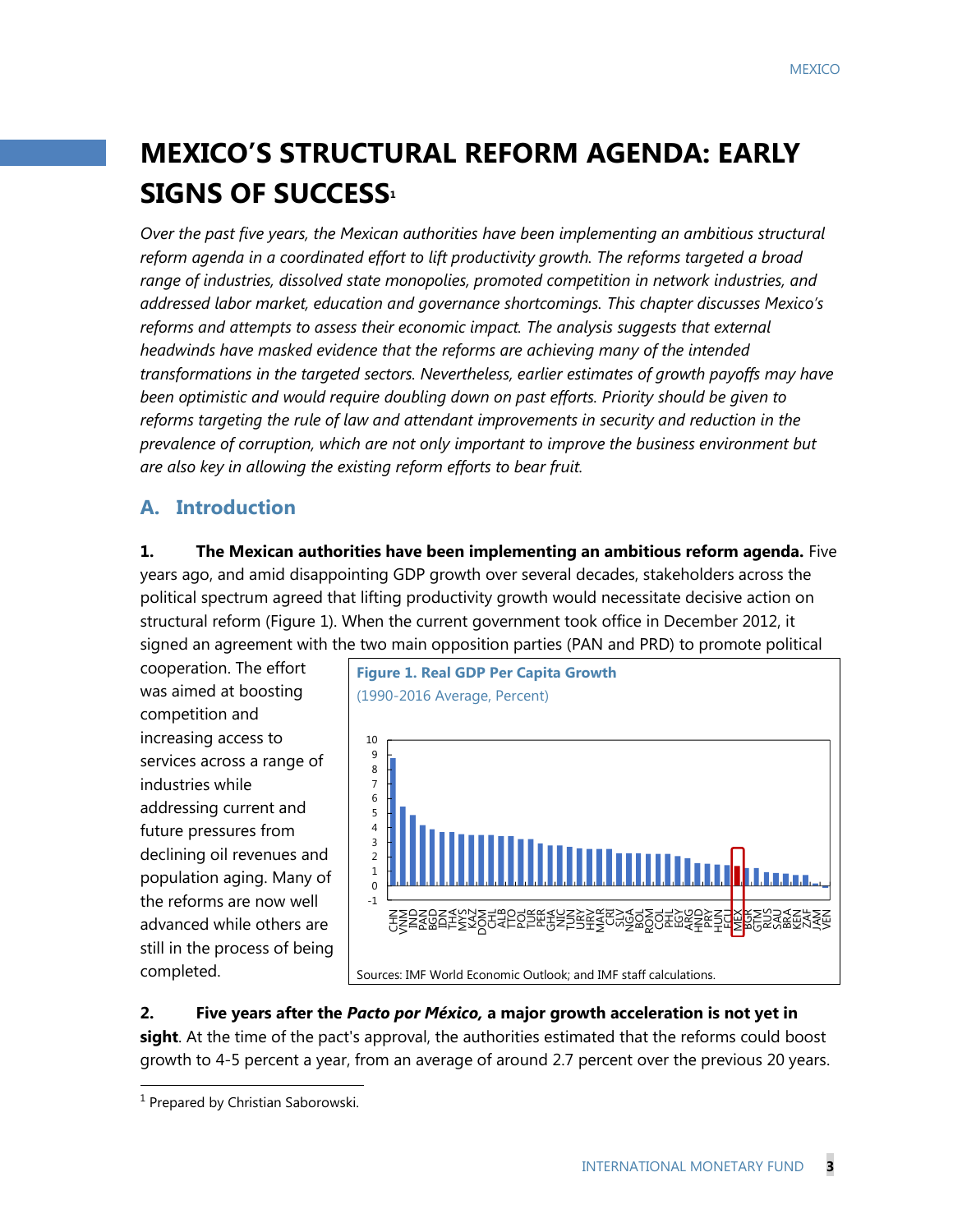Staff's projections at the time were more conservative but also suggested that medium-term growth would be lifted by around  $\frac{3}{4}$  to 1 percentage points per year to  $\frac{31}{2}$  - 4 percent. However, such growth rates have yet to materialize. This could in part be explained by the fact that any positive impulses are being masked by both a weak external environment and a faster-thananticipated decline in existing oil fields, including due to insufficient investment amid the decline in international oil prices (Figure 2).



**3. While initial projections for growth payoffs may have been optimistic, the reforms' impact is unlikely to have fully materialized to date.** A detailed look at the industries central to the reform efforts suggests that the reforms have contributed to higher investment and lower consumer prices as well as more widespread access to services. Recent studies highlight that reforms often entail short-term costs and take time to implement (Duval and Furceri, 2016, and IMF, 2016). In particular, these studies find that the positive growth impact of major product market reforms in OECD countries tends to become statistically significant only after three years, and fully materializes after about seven years (raising GDP on average by a cumulative 1.5 percent). In the case of the Mexican reforms, with most of the major pieces of legislation approved over the course of 2013 and 2014, these findings would suggest that the reforms should be beginning to show results only now.<sup>2</sup> Moreover, some reforms would have been a drag on activity in the short-term (e.g. liberalization of fuel prices - by reducing consumer

 $\overline{a}$ 

<sup>&</sup>lt;sup>2</sup> There are many reasons why delays in growth payoffs should be expected. For example, oil field auctions only began in 2015, and fields may take years to start production even after successful exploration; investments in electricity generation typically take years before the new plants start producing; attracting private investments into the telecommunications sector that was previously dominated by a single firm is a complex undertaking and thus requires an element of learning by doing.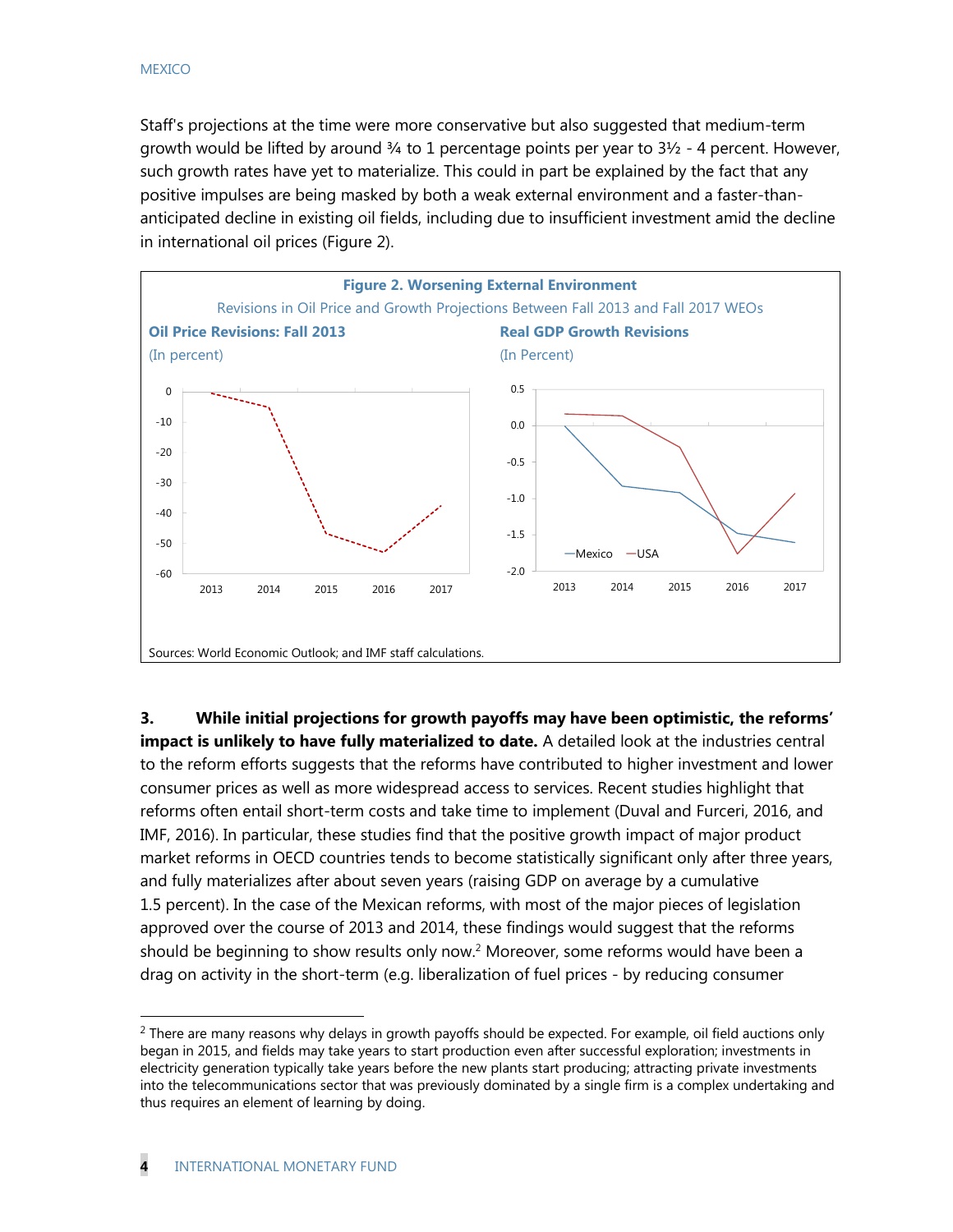purchasing power). Nevertheless, the analysis in this chapter attempts to better understand whether there is evidence that the reforms are working as intended. The analysis focuses on two of the major reforms, namely in the energy and telecommunications sectors.

### **B. Energy Reform**

#### **Oil and Gas Sector**

**4. The energy reform broke a powerful state monopoly and opened the sector to private investment**. Congress approved several constitutional amendments in December 2013 and passed all the secondary legislation in August 2014 - to end a 75-year old monopoly in the oil and gas sector. The reform promoted open and competitive markets between state enterprises and private firms in upstream, midstream and downstream operations. It also allowed the state to enter a wide range of risk-sharing contracts with the private sector. In the electricity sector, the reform encouraged greater private participation in generation and improved the regulation and management of transmission and distribution. The reform further increased the autonomy of Pemex and CFE (the state-owned oil and gas, and electricity companies, respectively) and strengthened their financial positions to permit investments in their assets and operations. Moreover, the launch of a wholesale electricity market in early 2016, operated by the newly created National Center for Energy Control, should allow private companies to produce and sell electricity and compete with CFE.

**5. The government also started liberalizing gasoline prices**. Prices had historically been set by the government. The recent liberalization effort began last year with the introduction of a price band within which prices could fluctuate; and in January 2017, the authorities reduced the subsidy element and allowed the price of gasoline to increase by some 17 percent month-onmonth. The process of fully moving to market-determined prices by abolishing regulatory price limits began in March 2017 and is expected to finish at end-2017. While prices remain subject to daily smoothing on the part of the government, with variable excises (IEPS) buffering the difference between the retail price and the producer price, they already now more closely track developments in global markets.

**6. The reform has succeeded in attracting private players along the value chain.** Within a few years, the sector has attracted close to 70 exploration and production firms, around 60 transportation and storage infrastructure companies and close to 30 oil retailers, according to the Ministry of Energy (SENER). The country's natural gas import capacity has grown by 270 percent since 2012. Total investments committed to oil exploration alone total some \$3 billion and could rise to more than \$60 billion as per the contracts auctioned so far, depending on the success rate of exploration.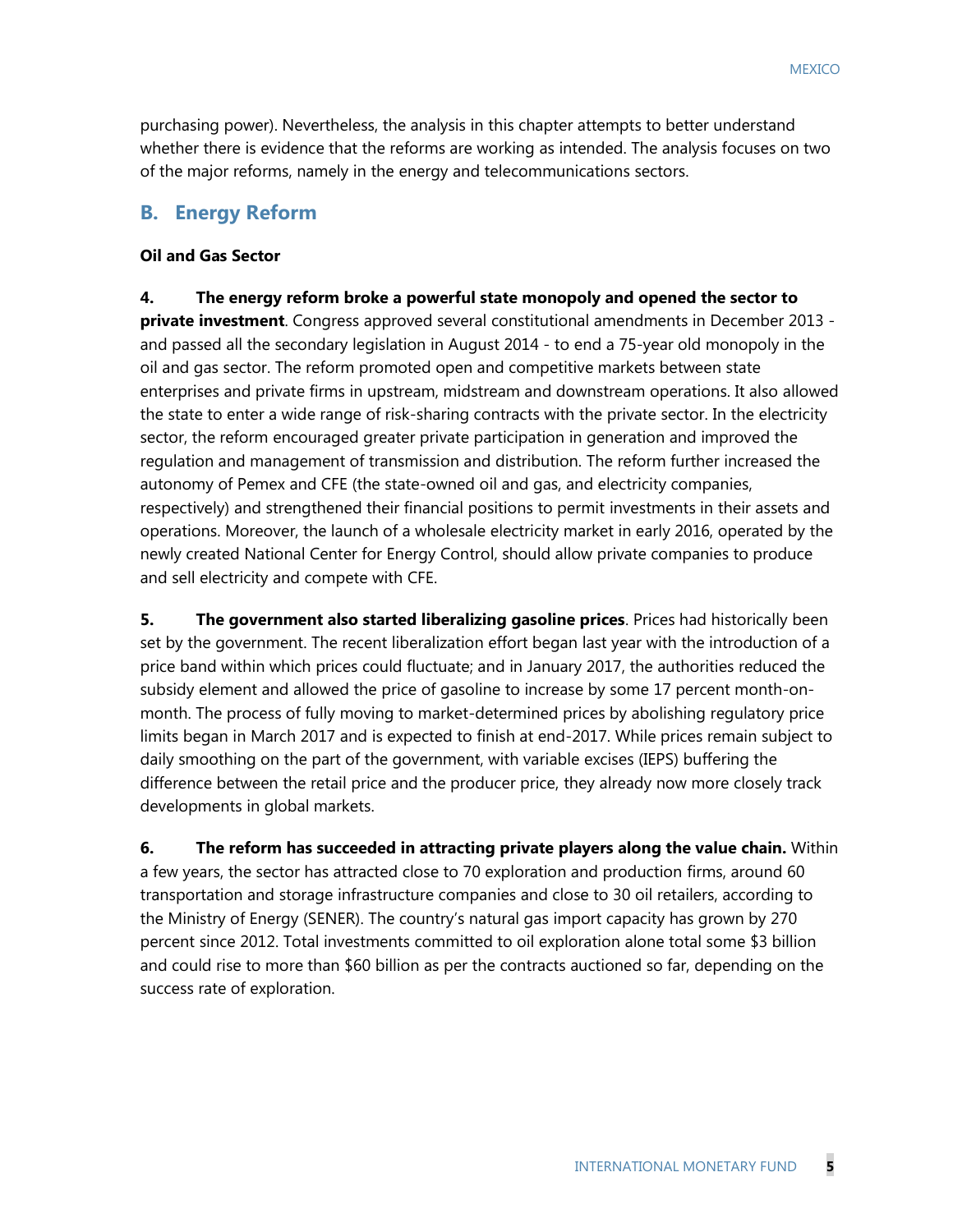### **7. The decline in oil production nevertheless has continued**. Oil

production has fallen from 2.5 million barrels per day to about 2 million barrels since 2012, a decline of some 20 percent (Figure 3). About half of the drop is due to the further decline of Mexico's aging Cantarell field which produced more than 2 billion barrels per day on average in 2005 and whose production fell from some 450 million barrels per day in 2012 to about 200 million at end-2016. This outcome contrasts with projections in 2014 which saw oil production falling to 2.4 million barrels before recovering to 2.5 million in 2016 and 3 million by 2019. The



new PEMEX management that took over in February 2016 revised production targets to more conservative levels; Pemex subsequently met its target in 2016 for the first time in 5 years. Production is now expected to bottom out in 2018 and rise to 2.5 million barrels by 2022. Even at these levels, the increase in production relative to the trough will amount to an increase in real GDP of some 0.5 percent.<sup>3</sup>

### **8. While initial projections had to be revised notably, strong investor interest**

**underpins the expectation that the new targets can be reached.** Investor interest has been a success in an environment of disappointing oil prices (Figure 2) and declining capital expenditures in the sector around the world.<sup>4</sup> Two licensing rounds have already been completed and the third one is ongoing. Pemex was awarded 83 percent of proven and probable reserves in "Round Zero" in August 2014. As part of "Round One", Pemex signed its first deep water farmout contract for the Trion field with BHP Billiton in March 2017. An auction of 15 shallow-water blocks, which is part of "Round Two", was successfully concluded in June 2017 with ten blocks awarded, two of which to joint-ventures involving Pemex. In July 2017, a first successful discovery at the Zama-1 well (off the coast of the state of Tabasco) was made by an international consortium, which constitutes one of the largest oil finds in recent history and the country's first major oil find by a foreign firm.

**9. The willingness to optimize auction design on the go was crucial for their success and will continue to be going forward.** Given the complexity of the reform, a process of learning from experience is key. When the first tender in Round 1 attracted only two successful

 $\overline{a}$ 

 $3$  This calculation simply multiplies the share of oil and natural gas extraction in GDP by the projected growth in oil production.

 $^4$  Global capital expenditure in the oil sector has dropped by some 40 percent between 2014 and 2016 (IMF, 2017).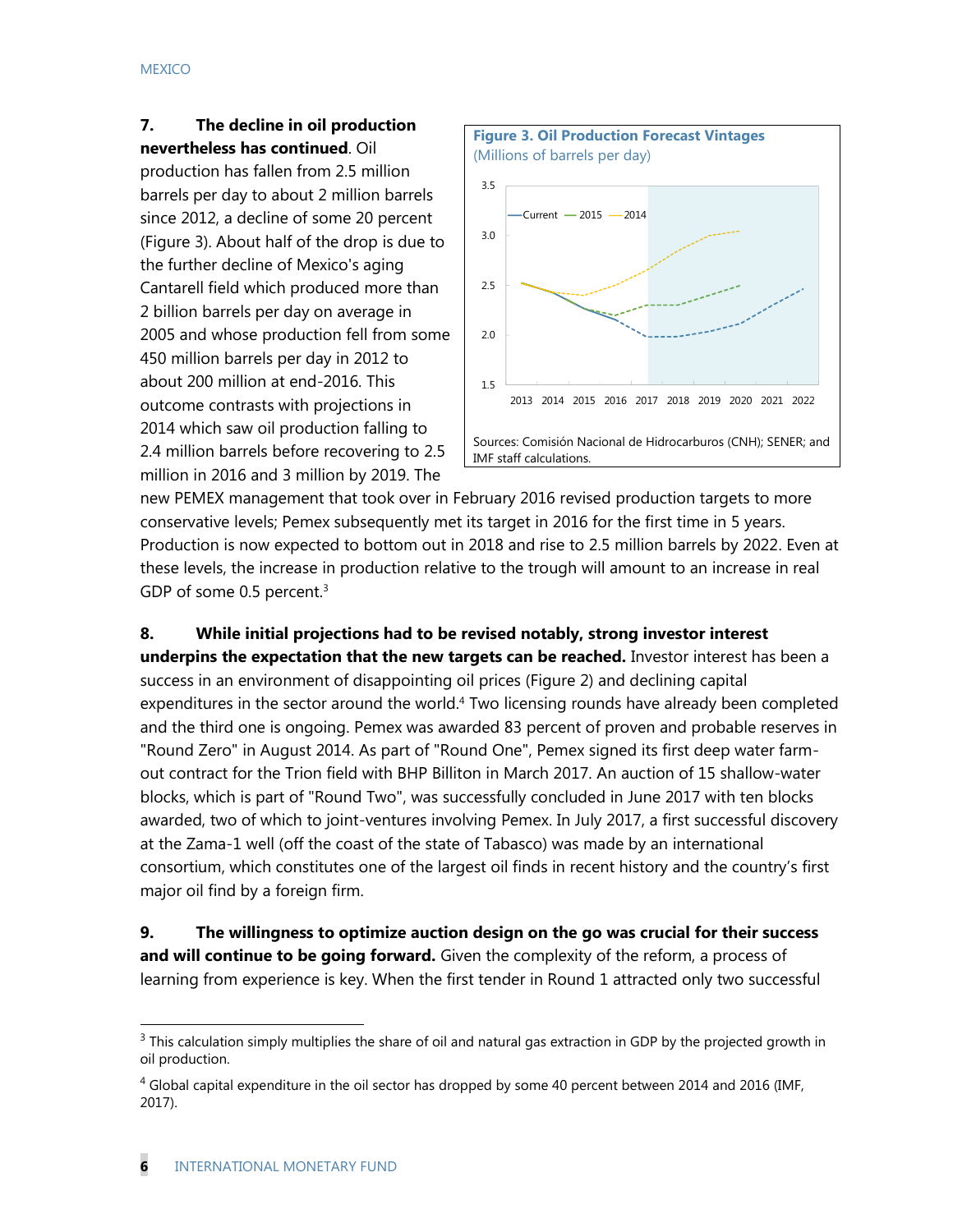bids, the authorities loosened some of the auction requirements which laid the ground for the success of future rounds. Similarly, the authorities capped royalty offers at 25 percent for natural gas and 45 percent for oil in later rounds to avoid high royalty bids from distorting incentives to invest and fully develop the auctioned sites (sunk costs are limited when bids consist of high royalty offers and low up-front payments or guaranteed investments). Going forward, continued optimization of auction design will be crucial to ensure that investment and production in the auctioned sites live up to their full potential.

**10. Any new finds will take time to lift production**. A potential near-term boost to oil production is likely to come from investments in already producing fields with proven reserves. Developing new fields will require more time. While production in onshore fields can potentially begin very soon after successful exploration, production in shallow water fields would typically come on stream only some 1-3 years after oil is successfully discovered. Deep water fields, in turn, would require at least 5-10 years after contracts are won, and are thus unlikely to be relevant for the medium-term outlook for oil production shown in Figure 3 (see De Imus,  $2014$ ).<sup>5</sup>

**11. Farm-out contracts will be crucial in raising production levels in the near term.** With the vast majority of producing sites with an existing infrastructure and over 80 percent of Mexico's proven and probable reserves in Pemex's hands, production increases in coming years will depend on PEMEX' ability to develop its assets. Despite welcome improvements in Pemex's balance sheet, the sheer scale of the required investments is likely to necessitate private participation to allow PEMEX to capitalize on its assets and to contribute to a notable boost in oil production in the near term. The farm-out agreement for the Trion Block as well as the latest farm-out contracts awarded at the beginning of October (two onshore fields and one in shallow waters) highlight the determination of Pemex's new management to take advantage of these opportunities.

### **Electricity Sector**

 $\overline{a}$ 

**12. The energy sector reform also has the potential to boost the economy by reducing high electricity prices.** Electricity is an important source of energy in Mexico, especially for the industrial sector. Mexican electricity prices for residential consumers and agricultural producers are subsidized and regulated, but prices for industrial producers are not. Remarkably, the prices for industrial producers were around double those observed in the US prior to the reform (Alvarez and Valencia, 2015).

 $5$  The farm-out contract with BHP Billiton could start production relatively early as the field is close enough to U.S. production sites to benefit from existing infrastructure.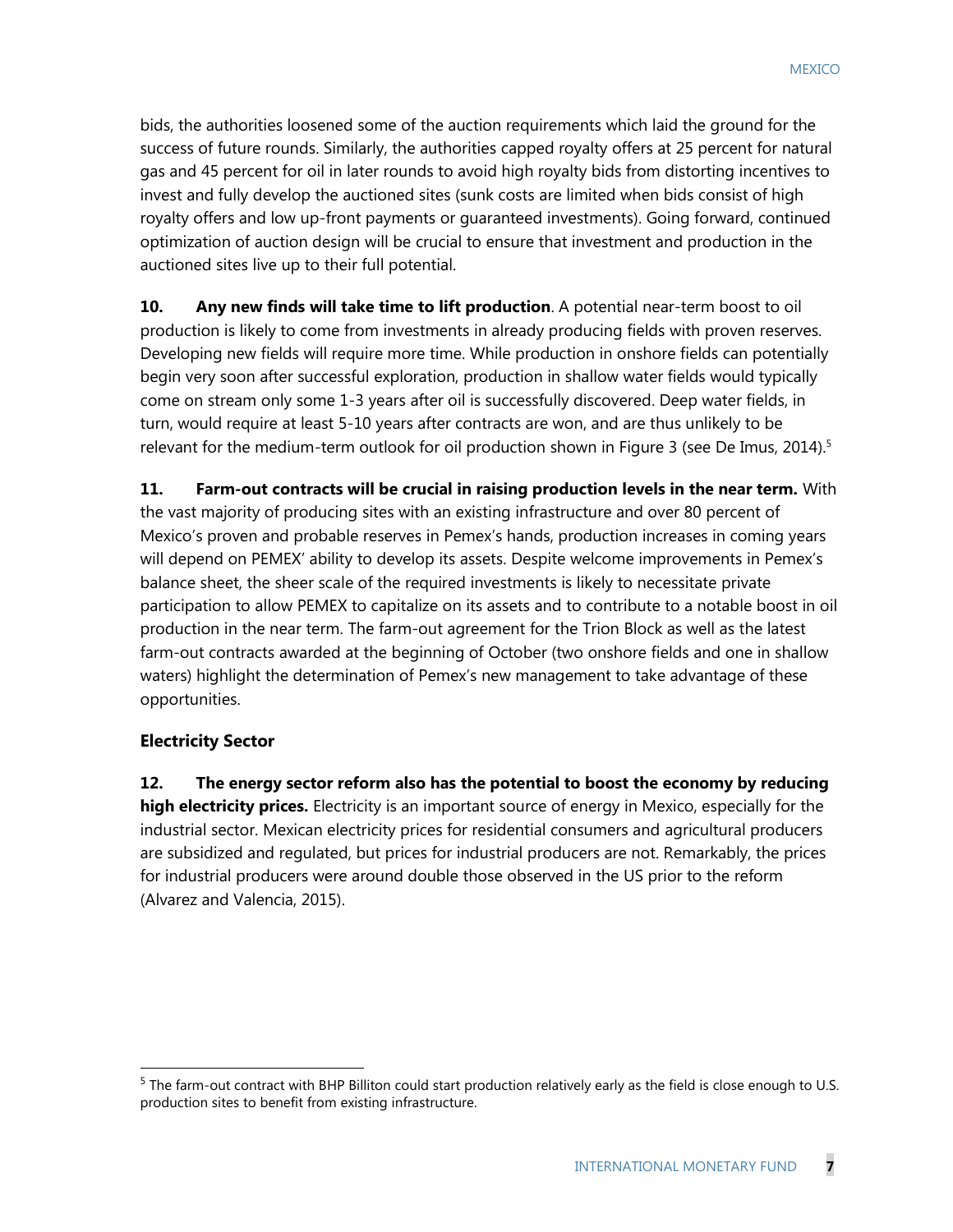

### **13. High prices are due to both Mexico's dependence on oil in electricity generation as well as its high distribution and transmission losses**. Electricity generated using renewable

resources––hydroelectric generation in particular–– tends to be far less costly than fossil fuel-based generation. Among fossil fuels, generation using oil derivatives is particularly expensive. Mexico compares unfavorably to OECD peers and countries around the globe in the share of fossil fuels and particularly oil derivatives used in electricity generation which partly explains its high electricity prices (Figure 4). A second important factor is distribution losses. In Mexico, losses have reached some 14-16 percent of generation in recent years, and thus much more than in most peer economies (Figure 5). While an important component of these losses is electricity theft, the largest component is technical losses attributable largely to an aging infrastructure (see Alvarez and Valencia, 2015).



calculations.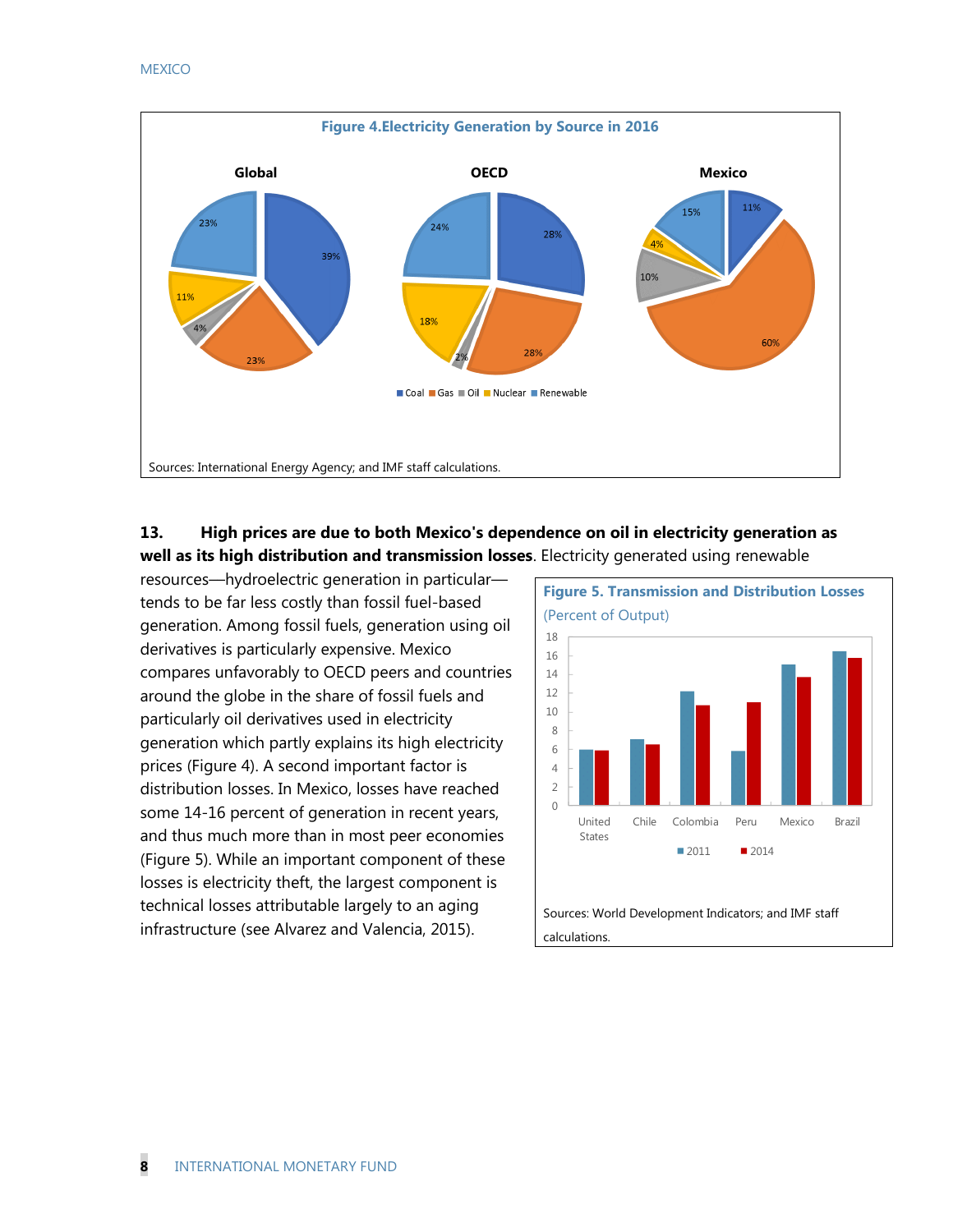### **14. The continued shift out of oil derivatives as an input to generation will put**

**downward pressure on prices**. The current pricing formula for industrial electricity consumers is administered by the government and is set to reflect a weighted average of input costs. Consequently, electricity prices move closely in line with the local currency prices of oil, natural gas and coal which together accounted for close to 80 percent of total electricity inputs in 2015 (Figure 6). Since about 2012, the Mexican electricity sector has shifted out of oil derivatives and into the use of cheaper natural gas (Figure 7). Going forward, the reform is expected to reinforce this shift as well as to increase generation using clean energy sources.



Private investments in the energy sector have already supported this shift (Figure 8), including through gas-fired generation plants (more than 50 committed thus far) as well as a significant expansion in Mexico's gas pipeline network - which has grown from 7,092 miles before the reform to more than 8,500 miles by end-2016 and has another 3,161 miles under construction. Moreover, the first two clean energy auctions in 2016 collectively procured approximately 5,000 MW (wind, solar and geothermal), not including capacity contracts which would imply an increase of about 10 percent in Mexico's generation capacity.

### **15. It is important to continue to incentivize private participation in generation and transmission to fully reap the reform's growth payoffs.** As argued in Alvarez and Valencia (2016), with natural gas about 71 percent cheaper than fuel in 2013, replacing the entire 18 percent input share of oil derivatives at the time with natural gas would imply a longterm price decline of some 13 percent. The analysis suggests that such decline would boost manufacturing growth by between 1.4 and 3.6 percent and overall GDP by between 0.2 and 0.6 percent. Consequently, the reduction in the share of oil derivatives from 18 percent to 10 percent already achieved (Figure 7) would be consistent with a GDP boost of some 0.1–0.25



percent. While CFE's improved balance sheet will permit further investments in generation and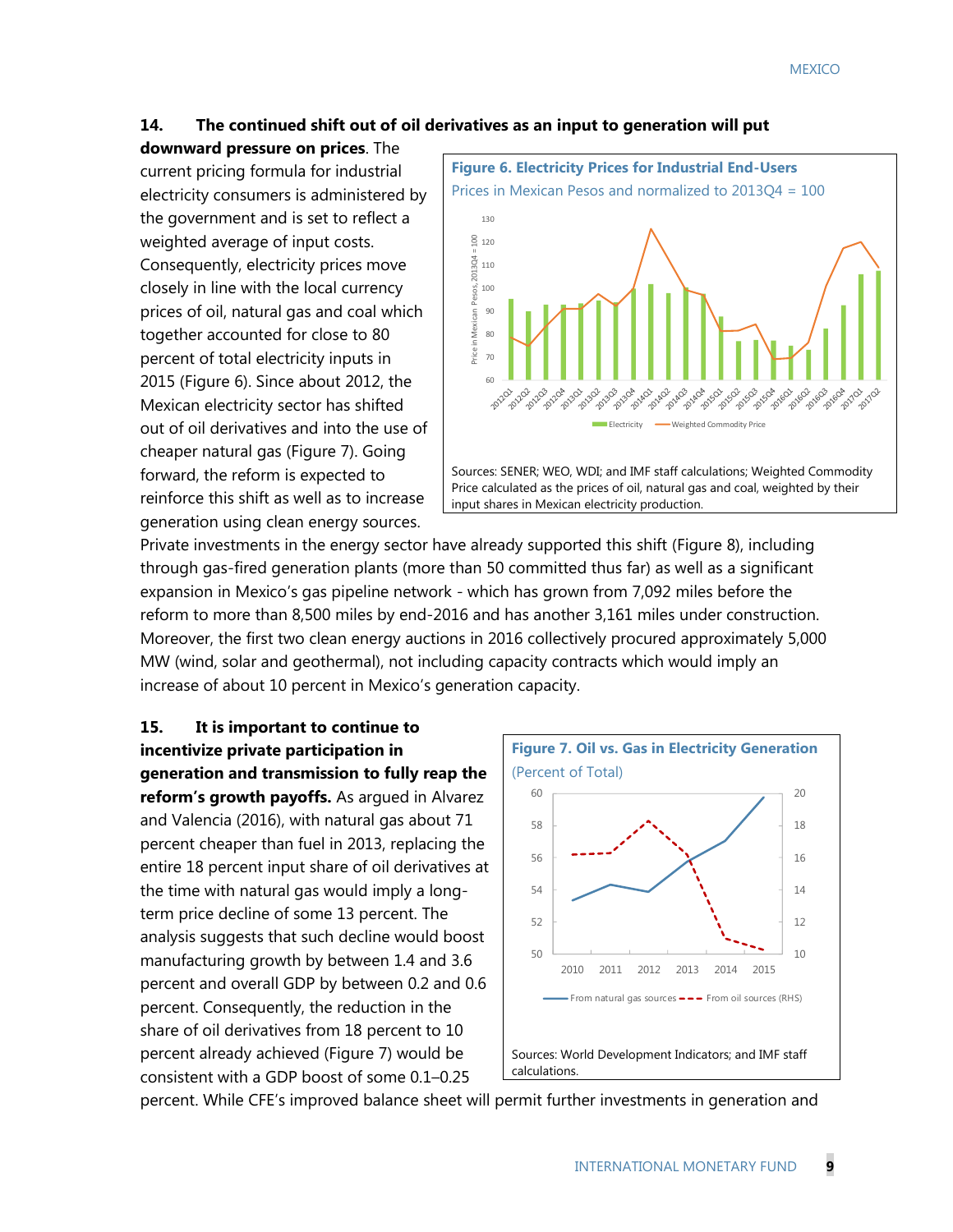transmission, taking steps to facilitate private sector participation will be crucial to further boost natural gas and clean energy based generation. An updated pricing formula, set by the regulatory body rather than the government that transparently reflects generation cost - as currently in consideration - would set the right incentives.



**16. Further efforts are needed to reduce transmission and distribution losses, including by proactively providing opportunities for private participation.** While the state maintained its monopoly in transmission and distribution following the reform, CFE is permitted to enter contracts with private entities to invest in the ailing infrastructure. With easy access to cheap natural gas from the US, a sizable reduction in transmission losses paired with the expected shift into clean energy and natural gas-based generation, electricity prices at or even below US levels could be possible. Such changes are unlikely to be forthcoming without increased private participation. Awarding contracts directly to the private sector, in addition to possible joint ventures with CFE would be a welcome addition and could significantly accelerate the process.

### **C. Telecommunications Reform**

### **17. The main objectives of the telecommunications reform were to increase**

**competition and improve access to services**. The reform created a new independent regulatory agency, the Instituto Federal de Telecomunicaciones (IFT), and charged it with regulating broadcasting and telecommunications. IFT has the power to impose asymmetric regulations on any 'dominant' player in the telecoms or broadcasting sectors if needed to enhance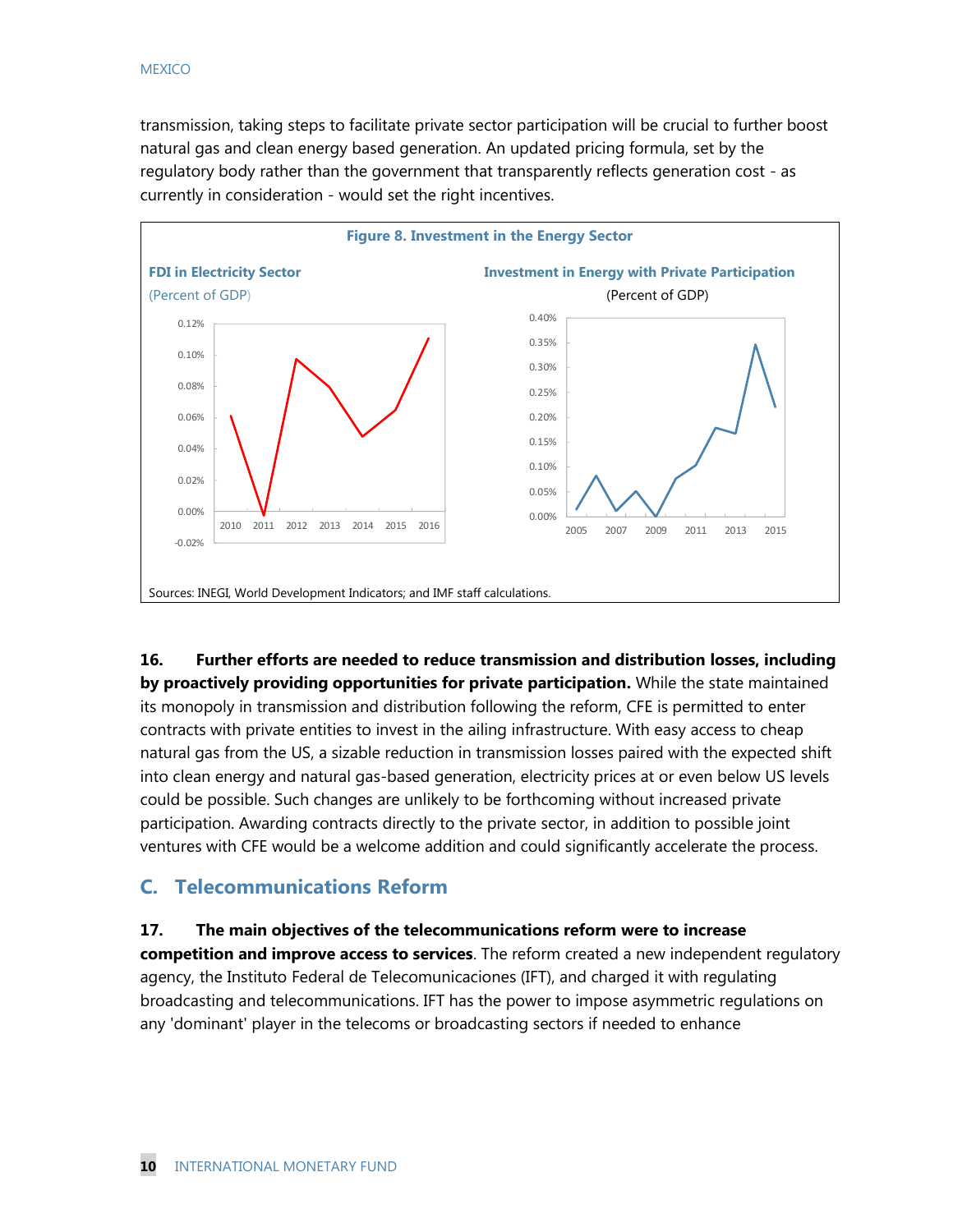competition.<sup>6</sup> The reform also opened the sector to foreign investment and created specialized courts for broadcasting, telecommunications and economic competition matters. A new set of rules for the sector was presented by IFT in 2014.

### **18. The reform has attracted important investments though FDI has yet to take off**.

Investment in Mexico's telecommunications infrastructure has grown from some 0.4 percent of GDP in 2014 to 0.6 percent in 2016 according to IFT. Some major foreign investments have also

taken place since the outset of the reform. These include AT&T's acquisition of Iusacell-Unefon and Nextel in 2014/15, with the US company now holding a market share of more than 10 percent in both the mobile telephony and broadband markets. Similarly, Eutelsat entered the satellite market by acquiring SATMEX in 2014. Nevertheless, FDI has yet to pick up and, going forward, it will be important to continue adjusting regulations to ensure a competitive environment and attract further investments (Figure 9). <sup>7</sup> The Red Compartida, a new wholesale broadband network, is expected to be in operation by the first quarter of 2018 and will provide wholesale access of broadband technology to more than 90 percent of the country.<sup>8</sup>

 $\overline{\phantom{a}}$ 



**19. New entrants in the market for both fixed and mobile telecommunications have enhanced competition although the market remains concentrated**. Historically, America Movil has been the largest player in the telecommunication market in Mexico (Figure 10). The company comprises Telcel, a mobile telephony and mobile broadband provider, and two fixed telephony (Telmex) and broadband (Telnor) providers which together constitute the only fixed network with nationwide coverage. Since the reform, America Movil's market share has declined across all markets. Telmex and Telnor's market shares in the fixed telephony and fixed broadband markets dropped by 6 and 9 percent, respectively, while Telcel's market share in the mobile telephony and broadband markets dropped by some 5 and 12 percentage points. While these

<sup>&</sup>lt;sup>6</sup> In August of this year, the Supreme Court ruled unconstitutional a law requiring America Movil, Mexico's largest wireless provider, to permit other operators to use its network free of charge. Nevertheless, the ruling explicitly gives IFETEL the power to set the fees which will apply starting January 2018.

 $<sup>7</sup>$  IFT has recently requested a functional separation of Telmex into separate wholesale and retail arms.</sup>

<sup>&</sup>lt;sup>8</sup> The winning bidder for the network construction (Altan consortium) was announced in November 2016. It has committed to invest about US\$7.5 billion to build a network in the 700 MHz band. Altan would provide access to mobile operators who, in turn, would use the network to provide a consumer mobile product. The advantage of a wholesale only network is that new entrants can enter the market almost immediately and without having to face the cost of building a mobile network by themselves.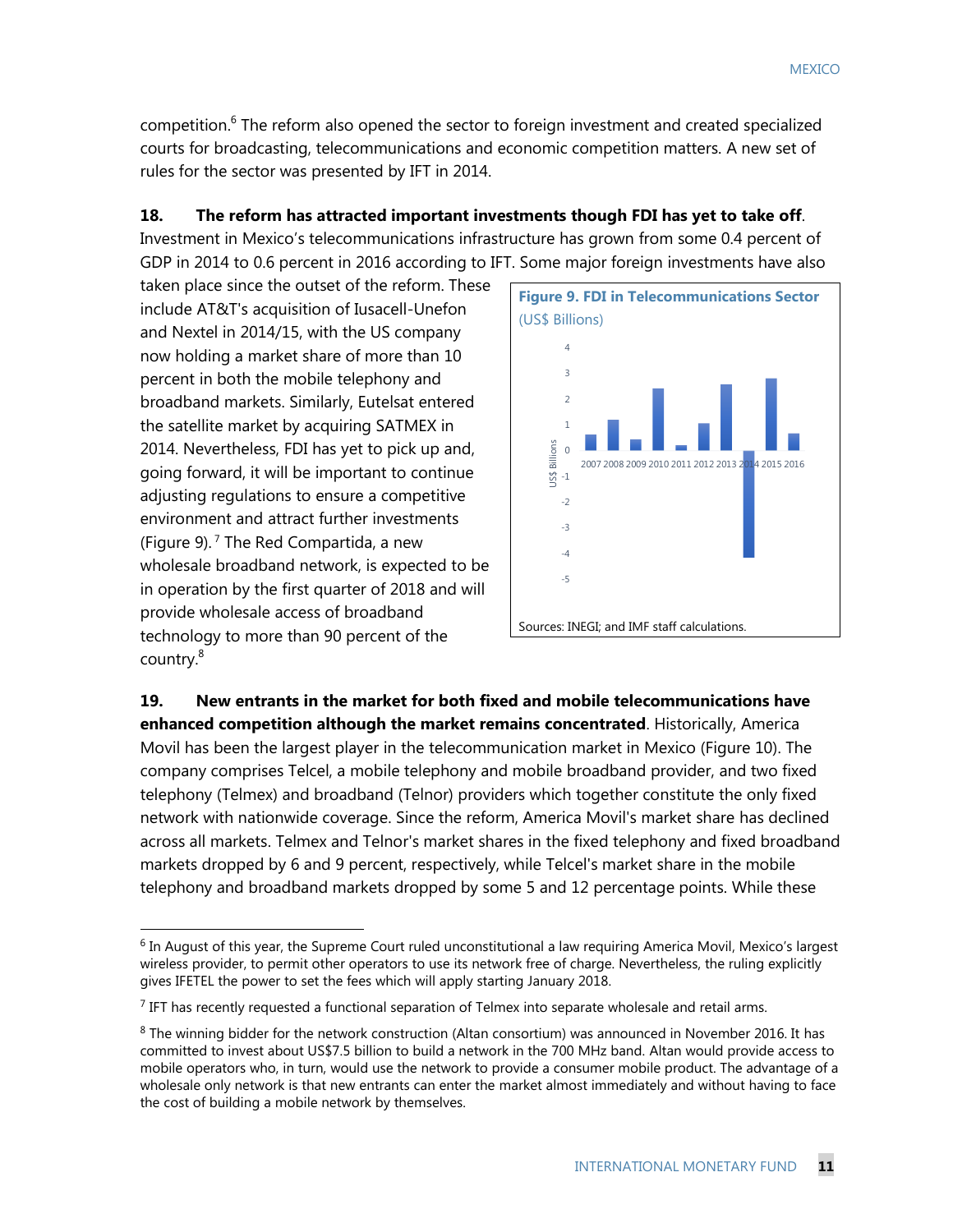changes constitute important developments, America Movil continues to sustain a foremost position in each of the four markets and continued vigilance is needed to ensure a competitive environment.

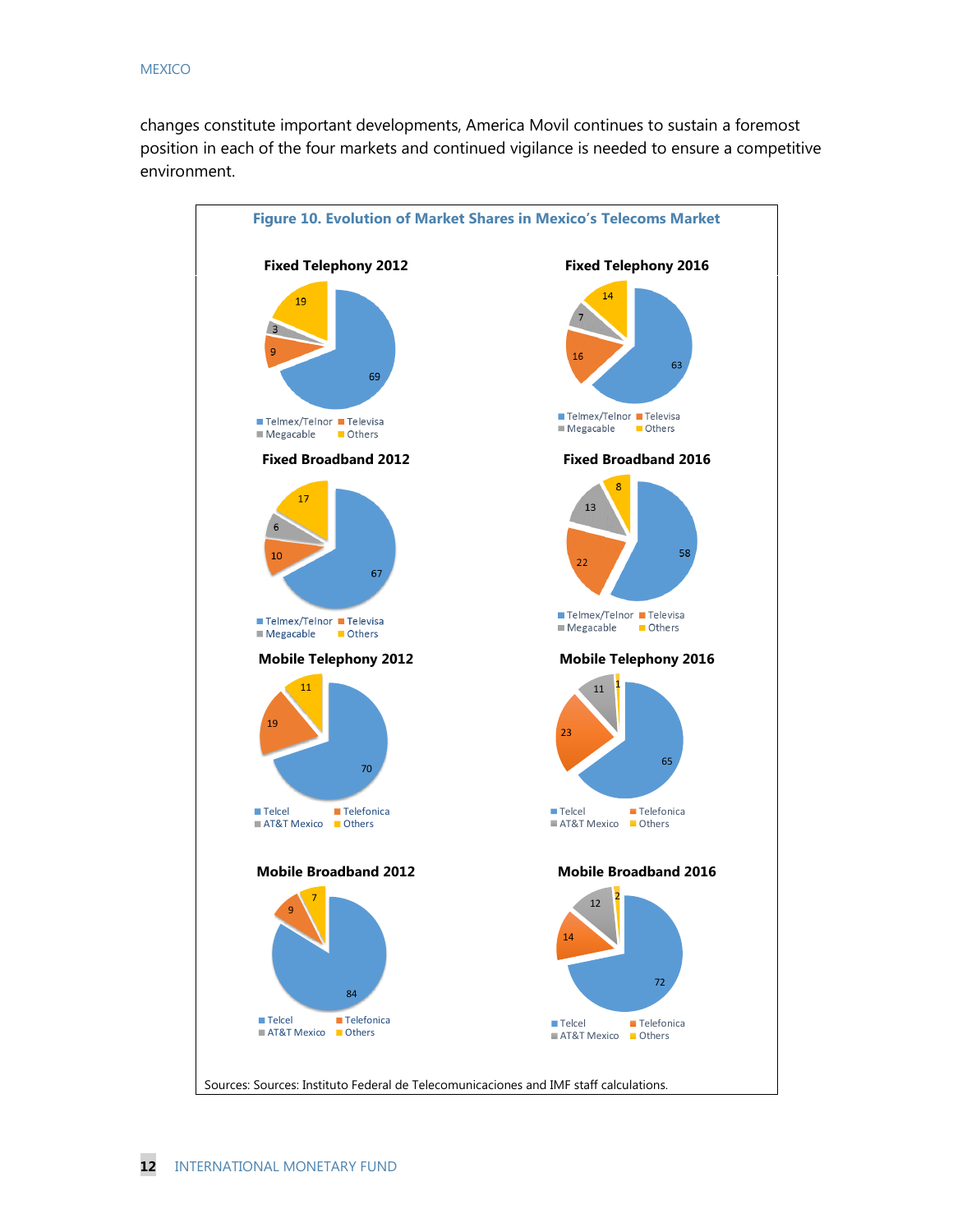#### **MEXICO**

### **20. Strengthened competition contributed to a sharp fall in prices of telecom**

**services**. In particular, since end-2011, prices dropped by some 36 percent in nominal terms (17 percent since end-2012), driven almost entirely by mobile tariffs which dropped by some 51 percent over the same period as AT&T consolidated its position as a competitor in the market. Prices for fixed lines declined significantly less; the very slight price declines for internet services reflect at least in part the improved quality and

 $\overline{a}$ 



breadth of services offered, including through significant advances in speed. Nevertheless, even these price declines are notable in real terms as the consumer price index increased by some 22 percent over the same period (Figure 11). 9



<sup>&</sup>lt;sup>9</sup> The price declines would have also directly reduced consumer price levels by more than one percentage point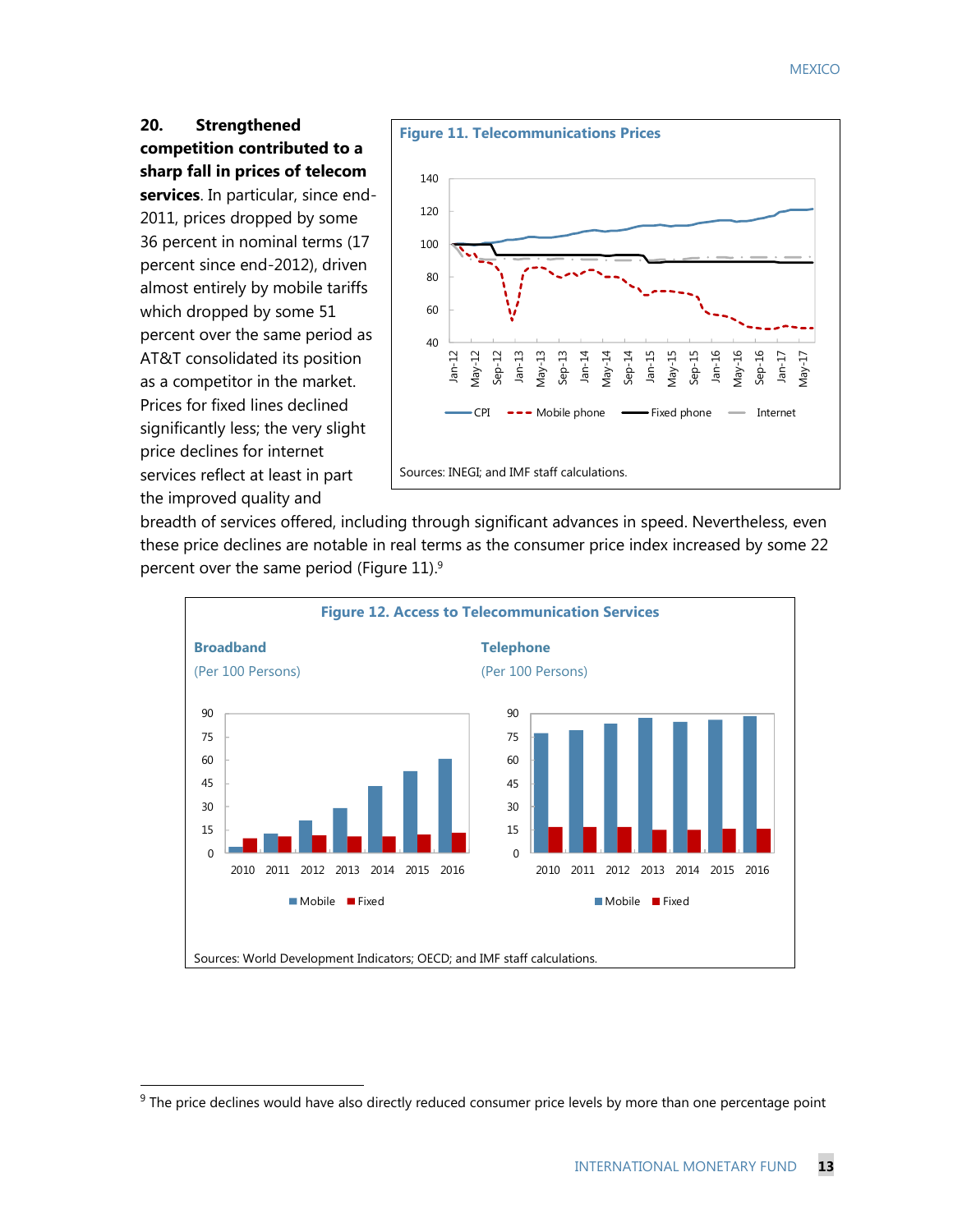

**21. Access to telecommunications services has also improved notably since the reforms, especially for mobile devices**. Between 2011 and 2016 the penetration rate for mobile phone subscriptions increased from 79 to 91 per 100 inhabitants (Figure 12). Over the same period, the number of mobile broadband subscriptions shot up from 12 to 61 per 100 inhabitants. While mobile broadband access has grown in other countries as well (e.g. from 59 to 99 in the OECD on average), growth rates in Mexico are striking. As a result of such increasing penetration and lower prices, internet usage has also increased dramatically, driven mostly by mobile devices (Figure 13, right panel).

**22. Economic activity in the sector has increased significantly since the reforms.** As of June 2017, the sector had grown by some 20 percent since end-2012. (Figure 13, left panel). This implies that the sector added some 0.6 percentage points to Mexico's GDP, about three times as much as it would have had it grown at the same rate as overall GDP. <sup>10</sup> Given that this growth started from a low base, there still appears to be space to grow further as the sector's transformation continues. In addition to growth in the sector itself, increased access to broadband, as well as lower prices can be expected to give a boost to activity as well, although studies in the literature differ substantially in terms of estimated elasticities as well as the relative importance of fixed and mobile technologies (see Minges, 2016). Moreover, there are important synergies with the financial sector reform discussed in the next section as wider access to mobile telecommunications technology can help boost access to financial services.

 $\overline{a}$ 

 $10$  This compares to the Fund's projection in 2014 that the reform could add some 0.4 to 0.8 percent of GDP. See Box 4 in 2014 Art IV for Mexico.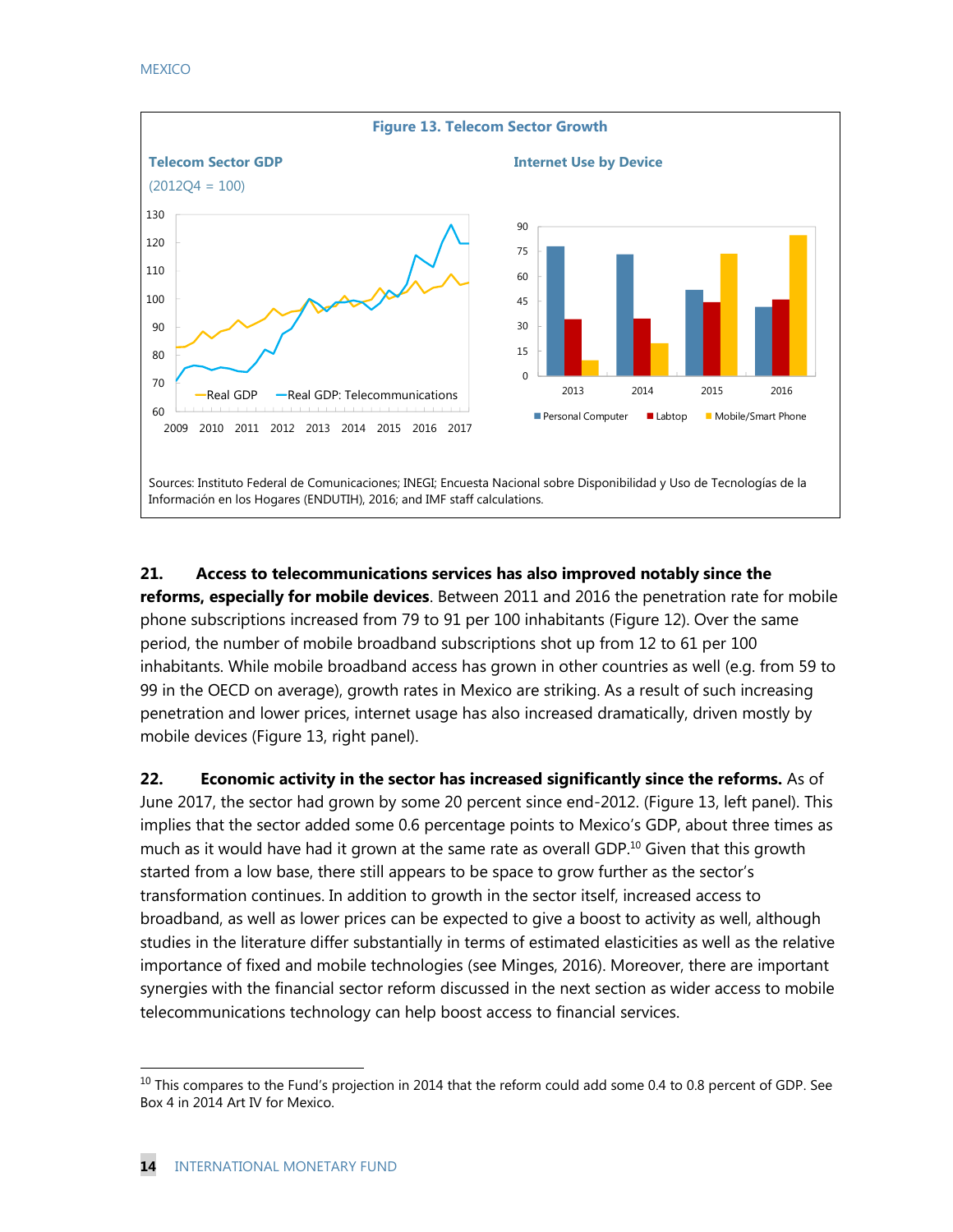### **D. Other Reforms**

### **23. Significant progress has also been made with the implementation of reforms in other sectors.**

the income tax code included limits on deductions and exemptions, new tax brackets, new taxes on certain dividends and gains, the elimination of the tax consolidation regime for corporate groups, and the elimination of both the tax on cash deposits and the business cash flow tax. VAT changes included the elimination of a reduced border rate. A new excise tax was placed on sugary beverages and high-calorie food, pesticides and carbon-producing products. The reform has helped substantially boost non-oil revenue as intended to help offset the decline in oil revenues and prospective demographic changes (Figure 14).



• **Labor market reform**: The reform introduced new contractual modalities, including

flexible labor contracts, to boost hiring and labor market participation. It streamlined the settlement of labor lawsuits and capped compensation for unjustified dismissals to provide judicial certainty and reduce separation costs. Productivity and labor skills replaced seniority as main criteria for promotion and hiring and put in place tighter regulations for outsourcing. Further changes to the articles of the Constitution dealing with the labor justice system were published in February 2017 but still require changes to local and federal bodies to become effective. Finally, the reform introducing unemployment insurance for formal workers and universal pensions for all retirees is still pending in the Senate.



### **Fiscal reform:** Congress approved a reform to boost tax revenues in 2013. Changes in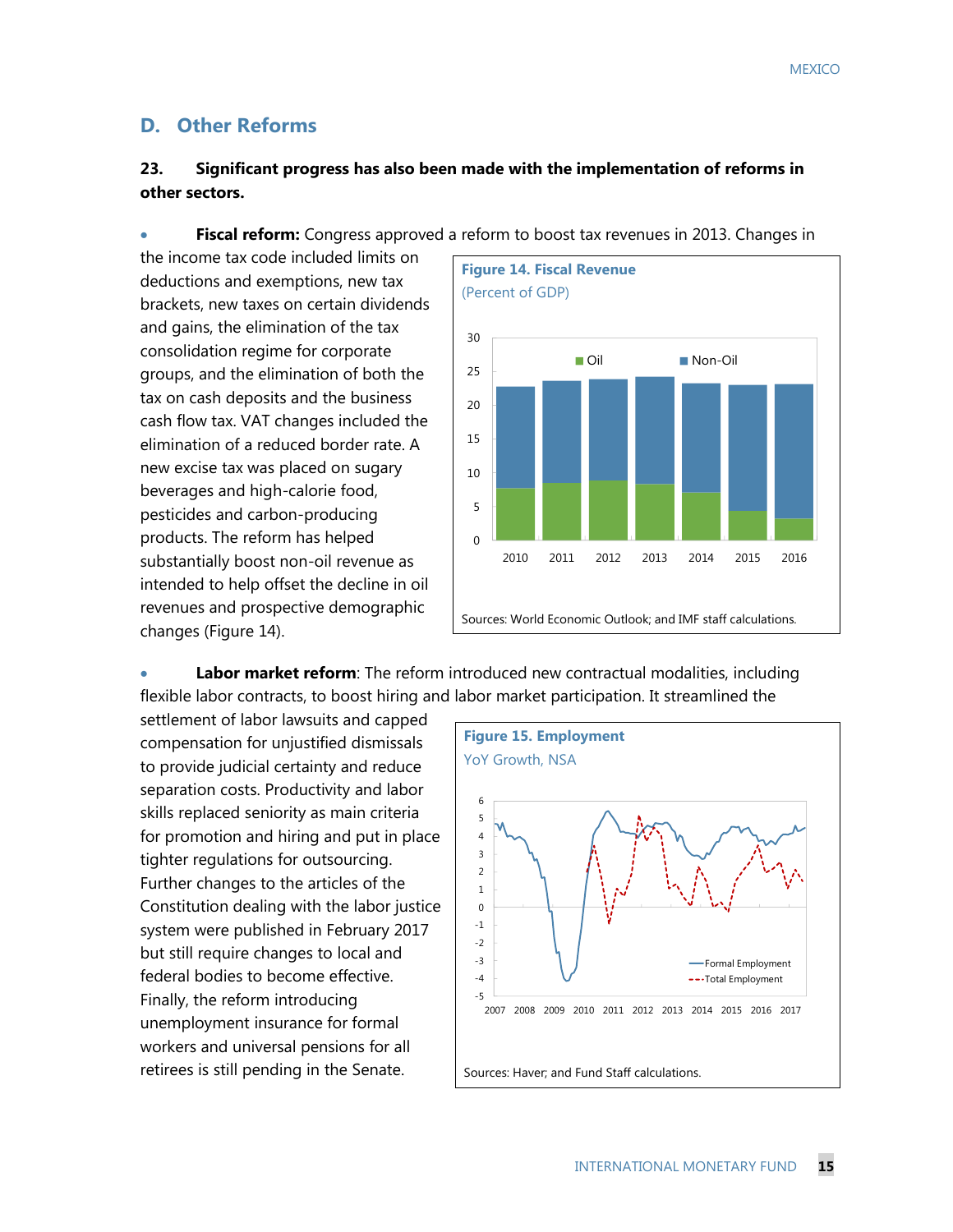Nevertheless, there has been a visible trend towards formal rather than informal job creation in recent years (Figure 15).

• **Financial sector reform**: The reform aimed to spur financial deepening by promoting competition and streamlining bankruptcy procedures. It introduced new provisions allowing clients to switch banks more easily and strengthened the legal framework for consumer protection. The reform provided for the creation of specialized courts that should allow for faster processing of collateral in case of default. The authorities also increased the role of development banks in support of underserved sectors, including SMEs, and launched a National Strategy for Financial Inclusion in 2016. The reforms appear to have contributed to further credit deepening including through automobile and payroll loans, with credit depth increasing from 30 percent of GDP to 37 percent between 2013 and June 2017 (Figure 16, left panel). At the same time, there has been a gradual, albeit small, increase in financial access points which should support financial inclusion going forward (Figure 16, right panel). Similarly, the share of corporate loans going to SMEs has increased, albeit from very low levels.



• **Education reform**: The 2013 Education Reform Bill has laid the basis for a merit-based system for the recruitment and promotion of teachers and ended a system where only union members could become teachers and hold guaranteed lifetime positions. The reform was violently opposed by teachers, leading to some concessions including on the transparency and effectiveness of teacher evaluation.<sup>11</sup> The focus has now shifted toward improving school

 $\overline{\phantom{a}}$ 

 $11$  While teachers would undergo mandatory periodic evaluation, the individual evaluation results will not be made public, undermining the effort to add transparency to the teaching process. Teachers will also be able to contest the results, and fired teachers would be able to appeal their cases in court.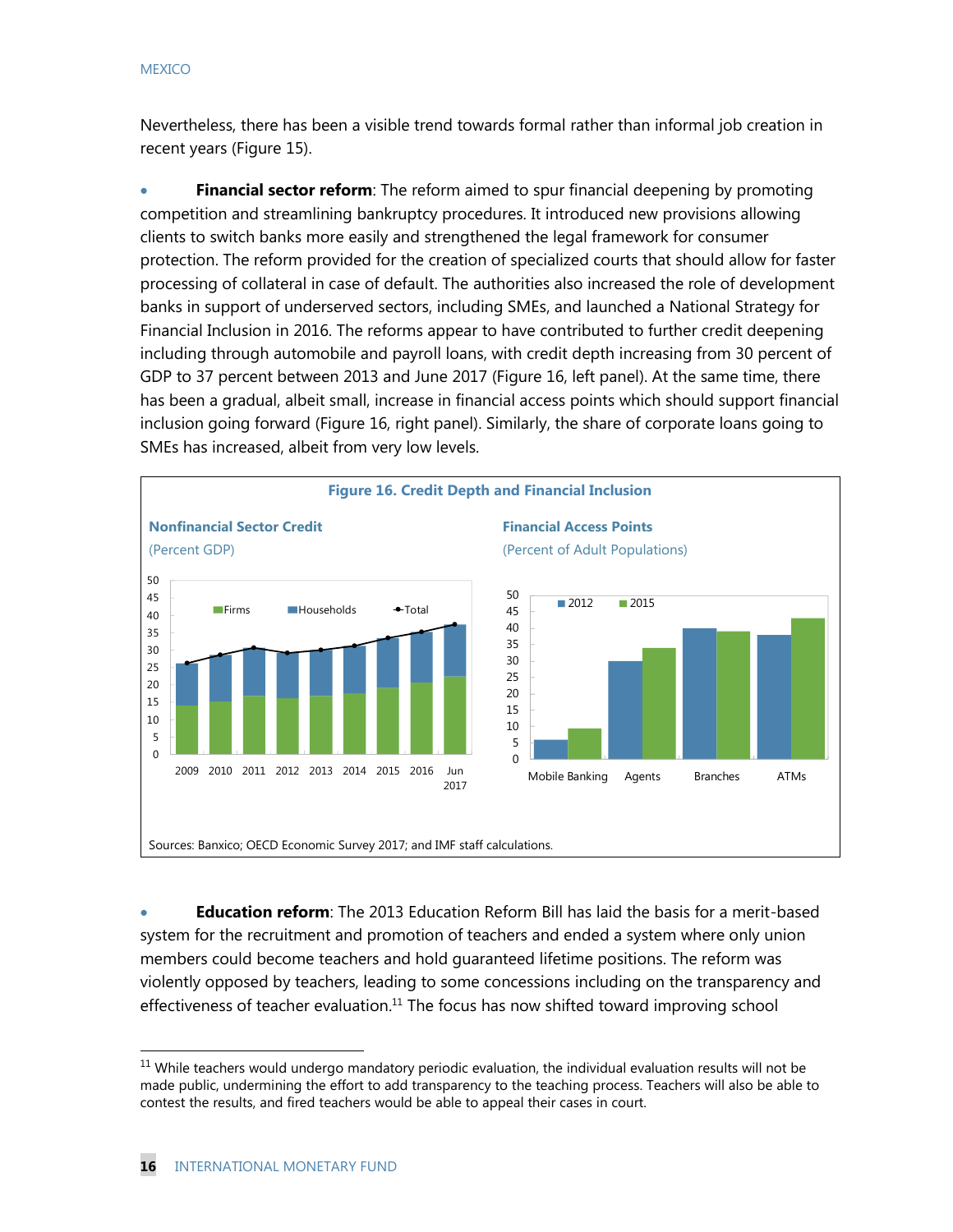building and revising the curriculum. More targeted spending on education could further enhance the impact of the education reform by (i) rebalancing the composition of education spending towards investment in equipment and facilities which is very low; (ii) more careful auditing of the payroll to better identify ghost workers and curb teacher absenteeism; and (iii) improving teaching quality.

• **Governance reform**: The 2015 constitutional reform created a National Anti-Corruption System (NACS). The goal was to improve coordination among the relevant authorities. Secondary legislation, approved in 2016, included requirements for greater disclosure of assets, identification of conflict of interest and proof of fiscal standing by public officials (General Administrative Responsibilities Law). The NACS is a major step forward and showcases institutional strength and the strength of civil society. Implementation of the NACS will be critical to ending the corruption trap where the existing structure of incentives are self-perpetuating, to improve economic efficiency and to increase productivity by reducing misallocation of resources and rent-seeking behavior. The appointment of a special prosecutor for anti-corruption will be crucial for the effective implementation of the reform.

**24. The reforms payoffs have benefitted from positive synergies but also depend on a strong rule of law to take full effect.** There are important complementarities between the reforms. For example, increasing formal employment has allowed a larger share of the population to access bank accounts and to apply for payroll loans. These same benefits, in turn, have made it more attractive to formalize work relationships. Similarly, the more widespread use of mobile information technology has allowed more customers to access banking services. At the same time, however, it is evident that big reform payoffs will require increased attention to strengthening the rule of law, including by combating corruption and crime. A good example is the financial sector reform where the value of collateral will depend on the likelihood that it can be seized in case of default. Similarly, achieving large gains in reducing informality will require strong enforcement in the labor justice system. Finally, as shown in Chapter 2 of this Selected Issues Paper, reducing informality, corruption and crime would also contribute to reduced resource misallocation in the economy.

### **E. Conclusion**

**25. The implementation of the** *Pacto por México* **has already led to important transformations in the Mexican economy.** While initial estimates of potential growth payoffs may have been optimistic, external headwinds have masked important signals that the reforms are working. From a macroeconomic perspective, the reforms have already contributed to increasing investment, falling prices and more widespread access to services.

**26. The reforms will take more time to fully feed through to the broader macro economy and lift growth.** The delayed impact of the reforms owes to their complexity as well as some important short-term costs. At the same time, weaknesses in the rule of law will have weakened their impacts. Nevertheless, the transformations have highlighted the positive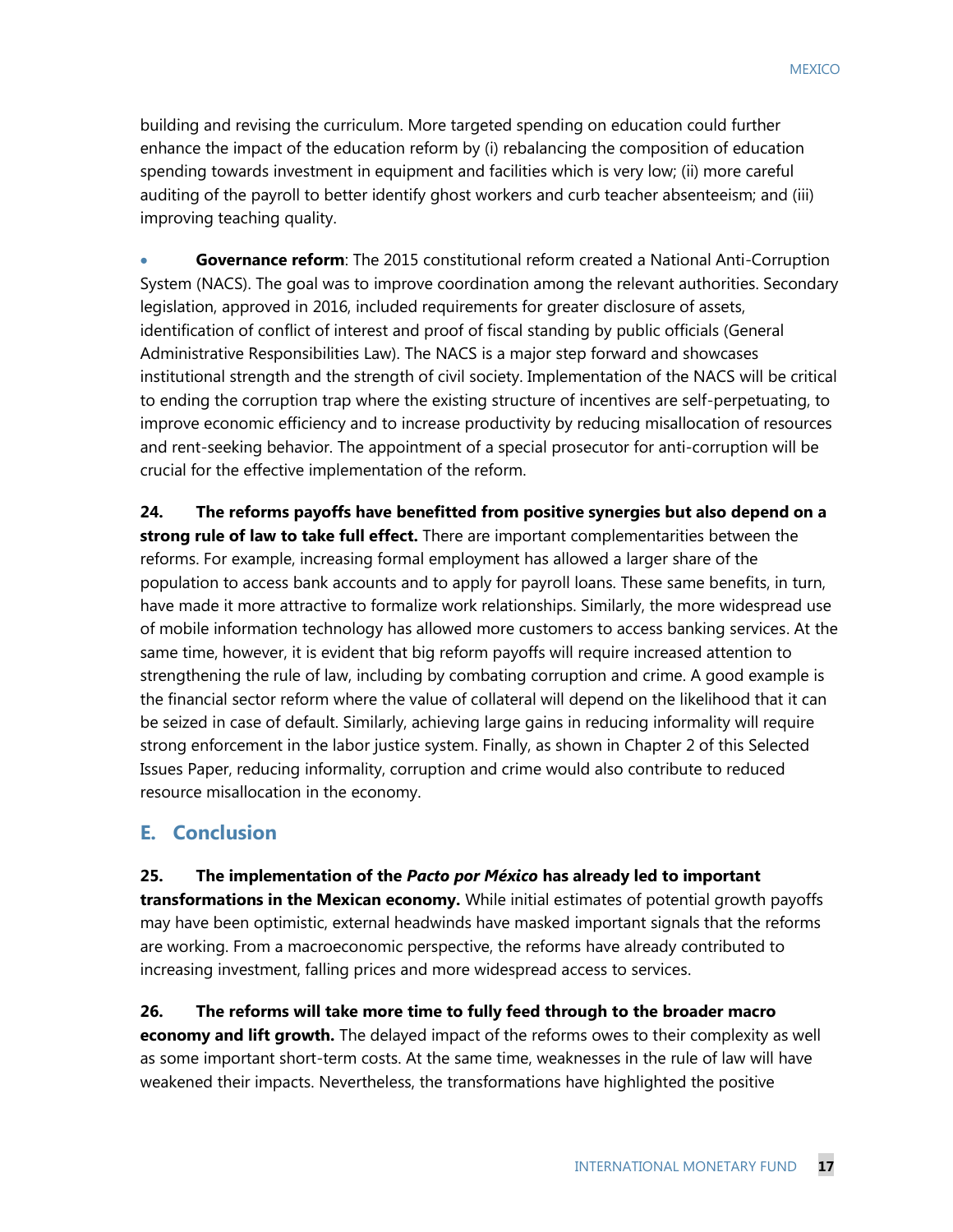synergies associated with a broad approach to structural reform that exploits complementarities between different sectors.

### **27. Building on existing reforms will be key, and priority should be given to reforms targeting the rule of law.** Continued weaknesses related to informality, corruption and crime would stifle private investment and would likely impede the broader reform effort from exerting its full impact on the economy. Improving the efficiency and quality of law enforcement and

judicial institutions would be critical in this regard*.*

**18** INTERNATIONAL MONETARY FUND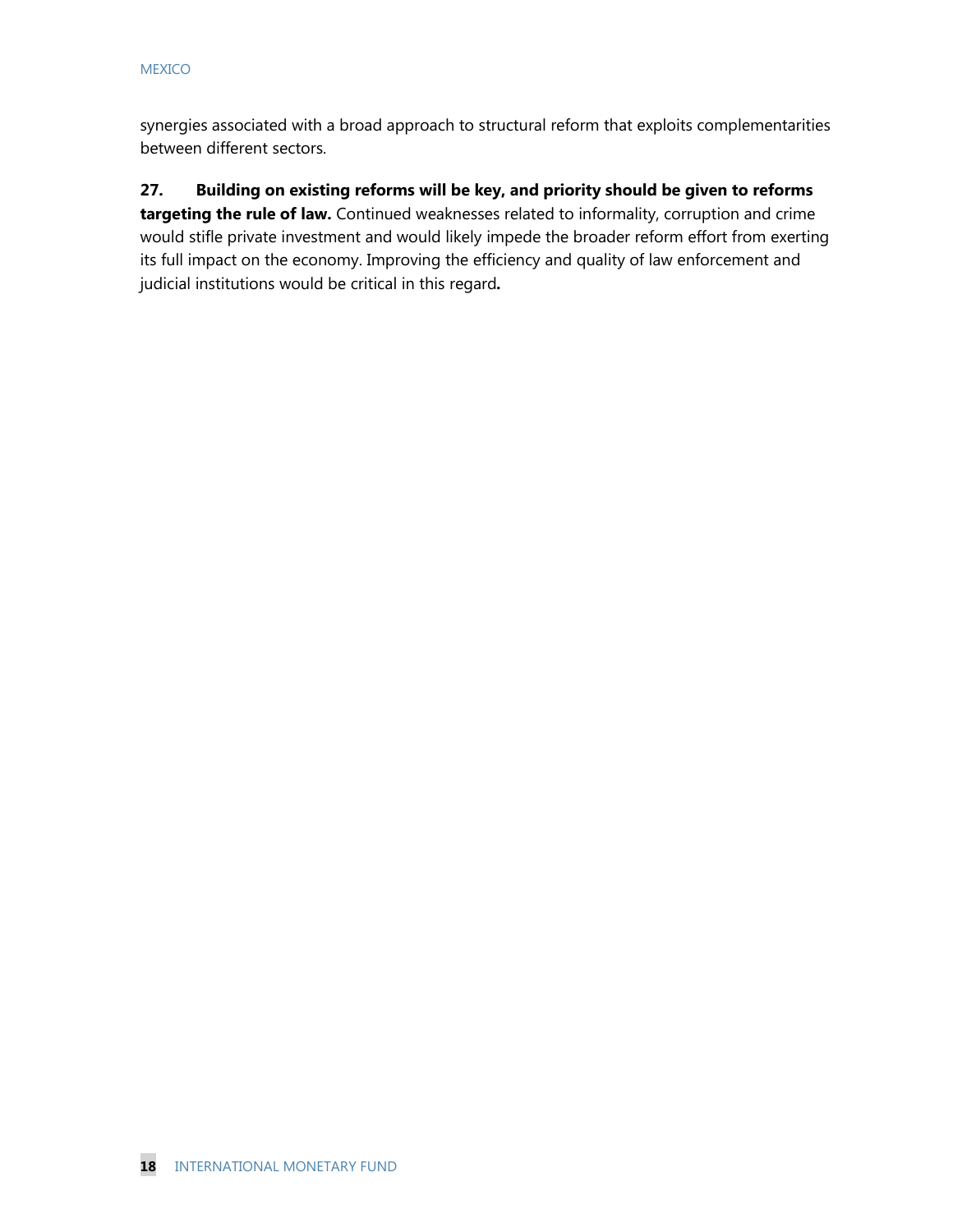### **References**

- Alvarez, J. and F. Valencia, 2015, "Made in Mexico: Energy Reform and Manufacturing Growth," IMF Working Paper 15/45.
- De Imus, P., 2014, "The Impact of Mexico's Energy Reform on Hydrocarbons Production," IMF Art IV Consultation for Mexico 2014, Selected Issues Paper.
- Duval, R. and D. Furceri, 2016, "The Effects of Product Market Reforms: The Role of Macroeconomic Conditions", paper prepared for the Seventeenth Annual Jacques Polak Research Conference, available under [https://www.imf.org/external/np/res/seminars/2016/arc/index.htm.](https://www.imf.org/external/np/res/seminars/2016/arc/index.htm)
- Minges, M., 2016, "Exploring the Relationship Between Broadband and Growth," Background Paper, World Development Report, The World Bank.
- IMF, 2016, *April World Economic Outlook*, Chapter 3.
- IMF, 2017, *April World Economic Outlook*, Special Feature on "Commodity Market Developments and Forecasts, with a Focus on the Role of Technology and Unconventional Sources in the Global Oil Market".
- OECD, 2017, Telecommunication and Broadcasting Review of Mexico 2017.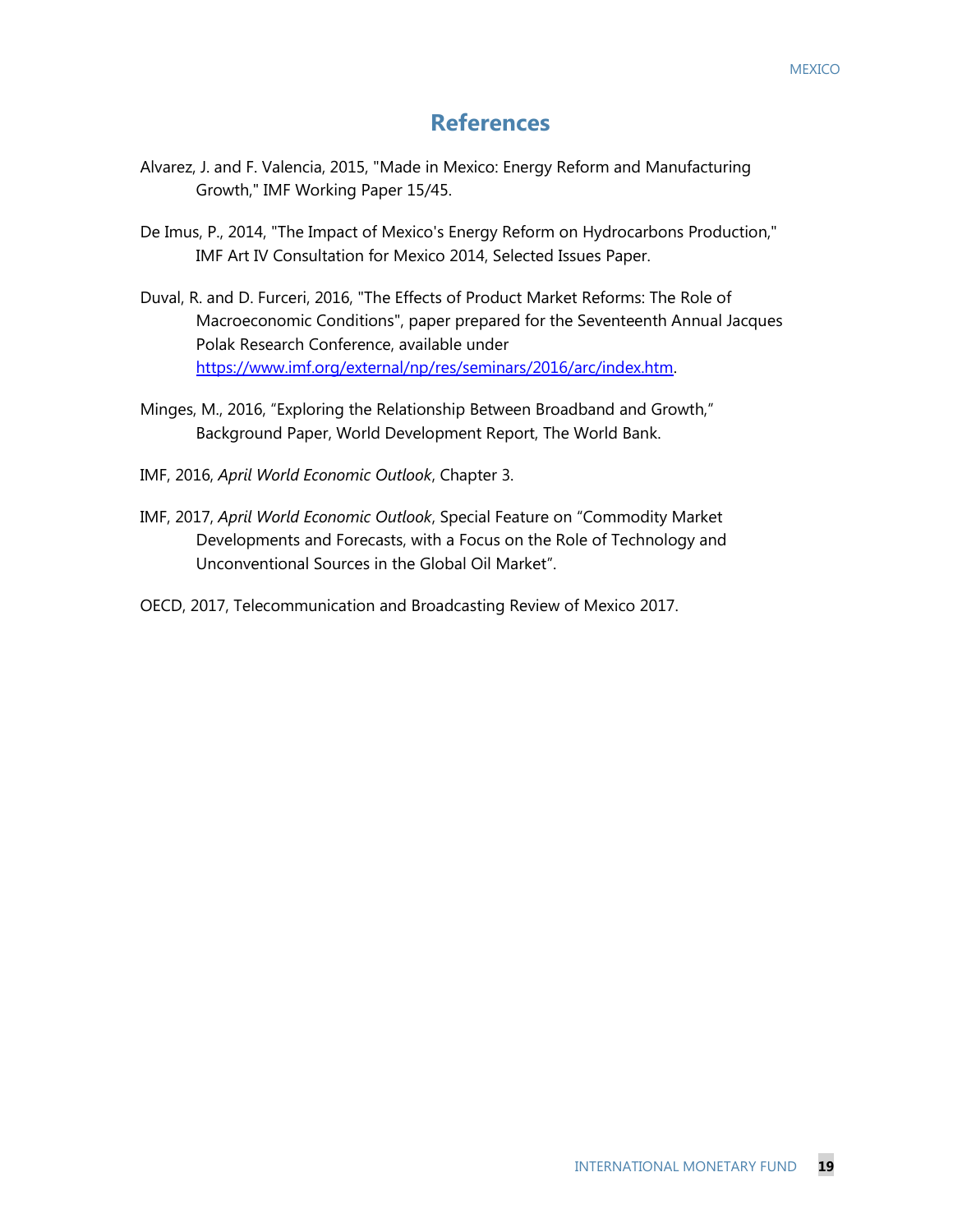# **STRUCTURAL WEAKNESSES AND RESOURCE MISALLOCATION IN MEXICO<sup>1</sup> <sup>2</sup>**

*This chapter argues that improving the allocation of capital and labor within narrowly defined sectors in Mexico could be an important source of productivity growth that remains largely untapped. The analysis suggests that reducing resource misallocation by a quarter could boost the annual growth of Mexico's manufacturing and services output by around 1.4 percentage points per year over a 20-year period. It also finds that the largest potential gains are concentrated in some of Mexico's poorest states in the South. By employing a simple regression analysis, the paper identifies key areas for reforms including to strengthen the rule of law and financial inclusion which would level the playing field and reduce arbitrary advantages given to less productive firms, thus reducing resource misallocation.*

### **A. Introduction**

**1. Five years after embarking on an ambitious reform agenda, growth in Mexico has yet to accelerate.** External headwinds have masked signals that the reforms are achieving many of the intended transformations in the targeted sectors, but a sustained acceleration in economic activity is not yet in sight. While the structural reforms implemented in recent years should help lift potential growth to around 2.7 percent over the medium-term, higher growth rates will require doubling down on past efforts (see Chapter 1 of this Selected Issues Paper).

**2. Previous studies have shown that improving the efficiency of resource allocation would tap a potentially large source of productivity growth.** Resource misallocation arises because of distortions that prevent the allocation of resources to their most productive use within narrowly defined sectors. While these distortions are often difficult to identify, the framework by Hsieh and Klenow (2009) allows quantifying the potential total factor productivity (TFP) gains from alleviating them. Such potential gains appear to be higher in Mexico than in many regional and emerging market peers (Busso et al., 2013, and IMF, 2017).

### **3. The analysis in this chapter confirms that growth dividends from alleviating**

**distortions can be substantial.** The chapter uses unique data from the Mexican Economic Census compiled by INEGI to compute measures of resource misallocation**.** The data cover all Mexican nonagricultural formal and informal firms with fixed establishments in urban areas and is compiled every five years. Based on the latest survey in 2013, our findings suggest that reducing the gap between

 $\overline{a}$ 

<sup>&</sup>lt;sup>1</sup> Prepared by Florian Misch and Christian Saborowski.

 $2$  This chapter uses confidential data from Mexico's Economic census, accessed through the National Institute of Statistics and Geography (INEGI) Microdata Laboratory. All results and information shown are not part of INEGI's official statistics.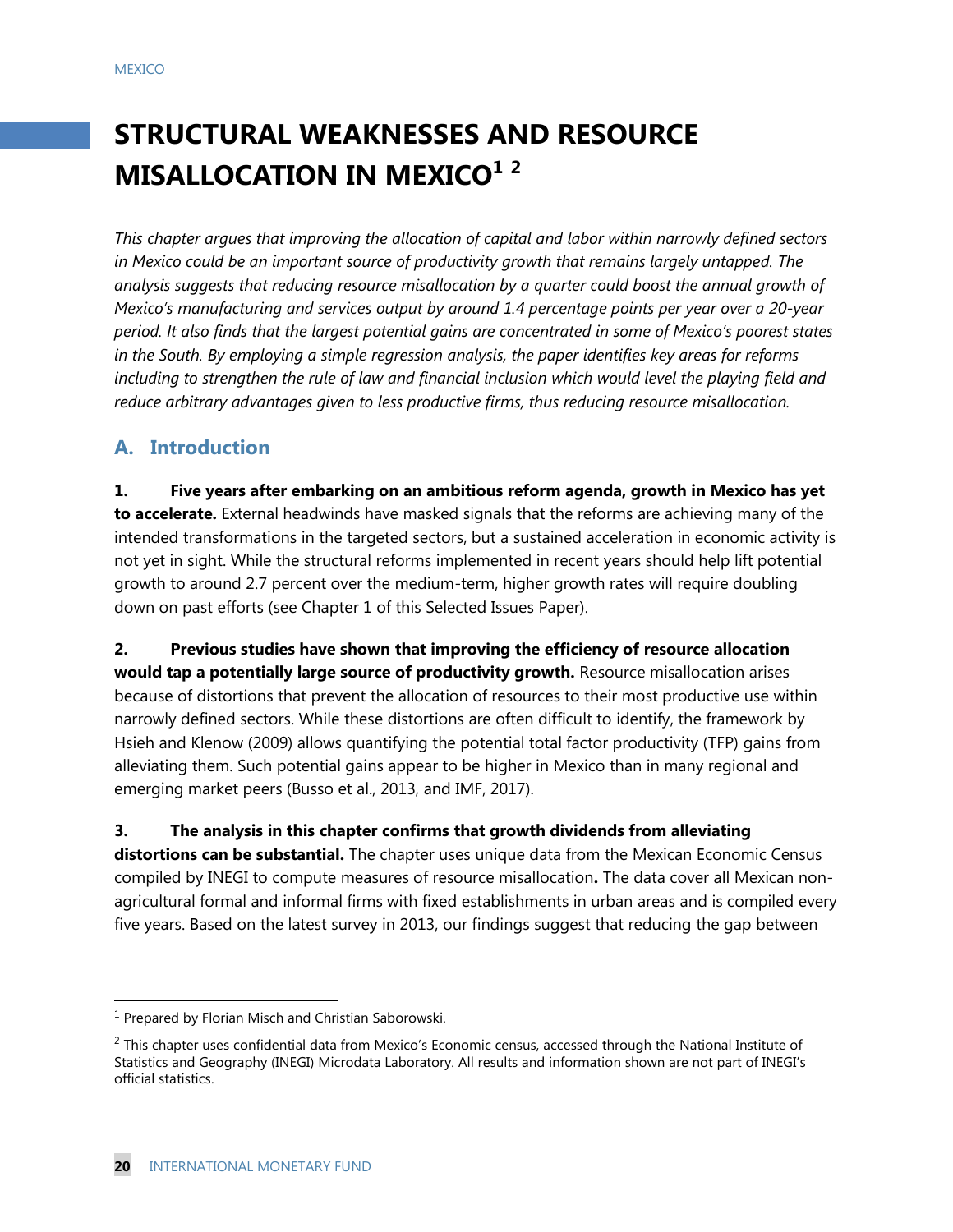Mexico's actual and efficient allocation of resources by a quarter could boost growth of manufacturing and services output by around 1.4 percentage points per year over a 20-year period.<sup>3</sup>

**4. Growth dividends would be especially large in Mexico's South which includes some of the poorest states in the country.** There is significant heterogeneity in the level of resource misallocation across sectors and states within Mexico. Regional variation is large even relative to cross-country differences, providing confidence that it is possible, at a minimum, to reduce resource misallocation to the level observed in the more efficient states. Moreover, resource misallocation among formal firms is much lower than across the entire economy, and there are large differences between manufacturing and services subsectors.

**5. Simple regressions suggest that measures to reap productivity gains should include reforms that strengthen the rule of law and broaden access to financial services.** The analysis uses simple linear regressions to establish correlations between resource misallocation – calculated across narrow economic sectors that are also differentiated by region – and potential explanatory variables. The findings suggest that resource misallocation correlates with informality, crime and low access to financial services as well as markets with entry barriers.

**6.** The paper is structured as follows. Section B summarizes the concept of resource misallocation and considers the link to structural reforms in Mexico. Section C discusses the data sources and the variables used for the analysis. Section D estimates resource misallocation for the aggregate economy and for individual states and sectors. Section E presents the econometric results. Section F concludes and summarizes the policy implications.

### **B. Theoretical Background<sup>4</sup>**

**7. Aggregate TFP depends not only on the productivity of individual firms, but also on the allocation of resources.** In a well-functioning economy, firms that are more productive than their competitors should increase their market share over time and employ a greater share of capital and labor. Resource misallocation arises when capital and labor are poorly distributed so that less productive firms receive a larger than warranted share of the available resources.

**8. The presence of distortions can give rise to resource misallocation.** Distortions include poorly designed government policies or poorly functioning markets that allow less productive firms to gain market share at the expense of more productive ones. While these distortions are not necessarily observed, at least not in a direct way, the framework by Hsieh and Klenow (2009) can be used to quantify distortions indirectly by measuring the potential TFP gains from removing them.

**9. Sector-specific measures of resource misallocation are derived from a model of monopolistic competition.** Each firm in a given sector faces the same production technology and

 $\overline{a}$ 

<sup>&</sup>lt;sup>3</sup> The efficient allocation would arise if all resources within each narrowly defined sector were employed by the most productive firm or, conversely, if all firms converged to the highest level of productivity in the sector.

 $4$  This section draws on IMF (2017).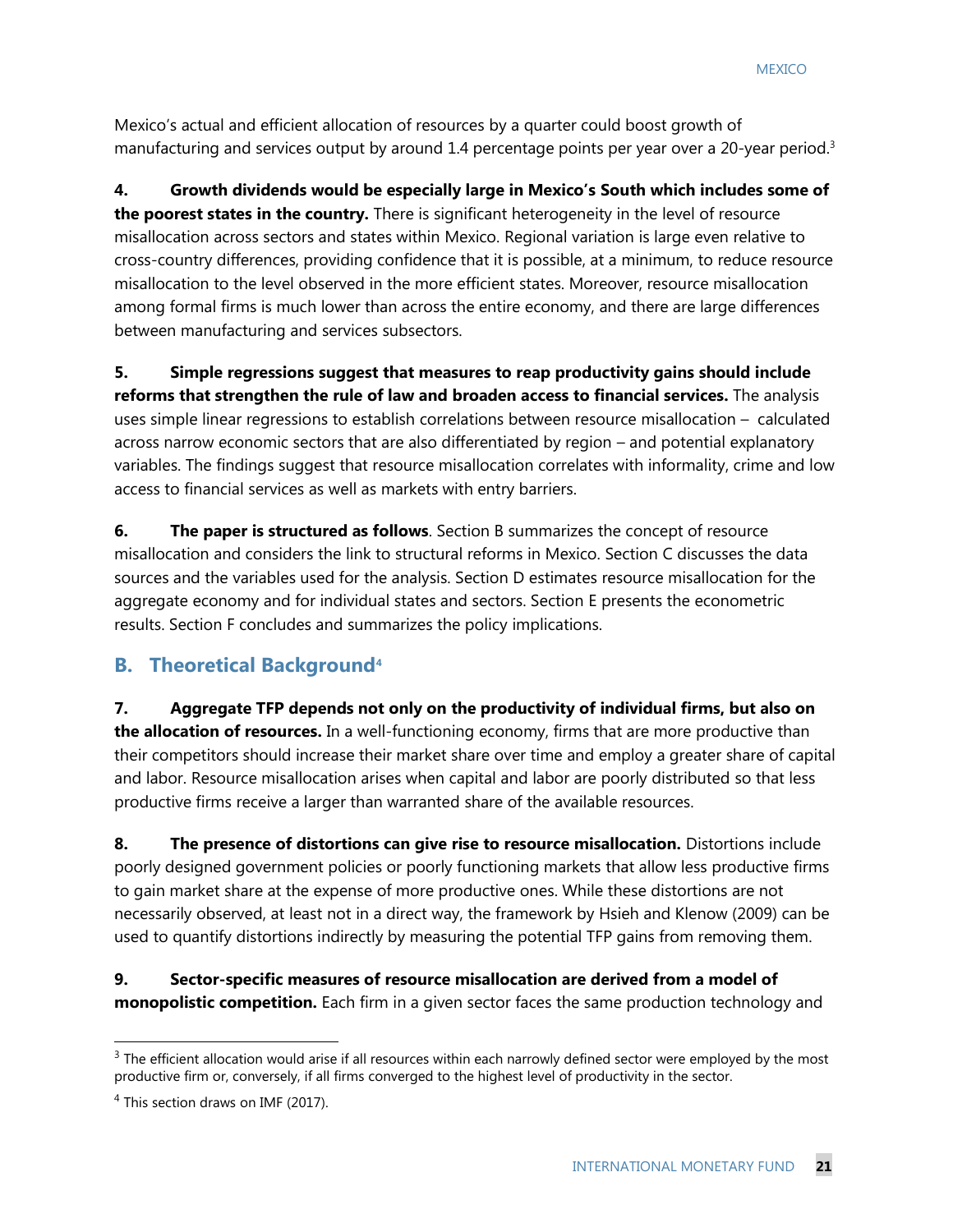maximizes profits subject to firm-specific wedges (modelled akin to firm-specific taxes) that distort output decisions and the capital-to-labor ratio. Total output within each industry is aggregated using a constant elasticity of substitution production function.

**10. Resource misallocation is measured as the aggregate TFP gain that could be achieved if resources were allocated to their most productive use.** In particular, the framework by Hsief and Klenow (2009) allows calculating the ratio of the actual level of aggregate output to the hypothetical level of aggregate output that would be achieved with an efficient allocation. The aggregate TFP gains from fully eliminating resource misallocation would thus be given by:

$$
TFP gain = 100 \times (Y_{efficient}/Y - 1)
$$
 (1)

Resource misallocation relative to the level of a top-performing country denoted by  $Y^*/Y^*_{efficient}$ can then be expressed as

$$
TFP gain = 100 \times (Y_{efficient}/Y \times Y^*)Y_{efficient}^* - 1)
$$
\n(2)

### **11. Only a subset of reforms can be thought of as directly targeting resource**

**misallocation.** Policy measures aimed at boosting productivity can target (i) the creation and growth of firms at the technological frontier (e.g., support for technological innovation), (ii) all firms irrespective of their characteristics (e.g., labor market reforms), or (iii) firms that are not at the frontier (Haldane, 2017). To have a direct impact on resource misallocation, such reforms would need to either boost the productivity of non-frontier firms or support the allocation of resources to frontier (the most productive) firms. While non-frontier firms are often ignored by policy makers, their sheer numbers imply that the returns to even modest improvements in their productivity could be very large (Haldane, 2017).

### **12. Not all elements of the recent package of reforms necessarily reduce resource**

**misallocation, at least not in the short term**. The energy and telecommunication reforms, for example, broke monopolies, strengthened competition and attracted investment, including from foreign companies close to the technology frontier. While improved competition may lead to a reduction in resource misallocation in the longer term, attracting highly competitive firms may simply move out the technological frontier - and thus increase resource misallocation - in the short term. The labor market and governance reforms, in turn, were intended to strengthen the rule of law and address problems related to informality and corruption, two potential distortions to the efficient allocation of resources. However, their implementation remains incomplete. Reforms that focused on supporting the productivity of non-frontier firms included those to increase financial inclusion (see Chapter 1 of this Selected Issues Paper).

### **C. Data**

**13. This paper uses firm-level data from the latest wave of the Mexican Economic Census to compute measures of resource misallocation within narrow sectors.** This data is unique in that it covers the universe of non-agricultural formal and informal firms with fixed establishments in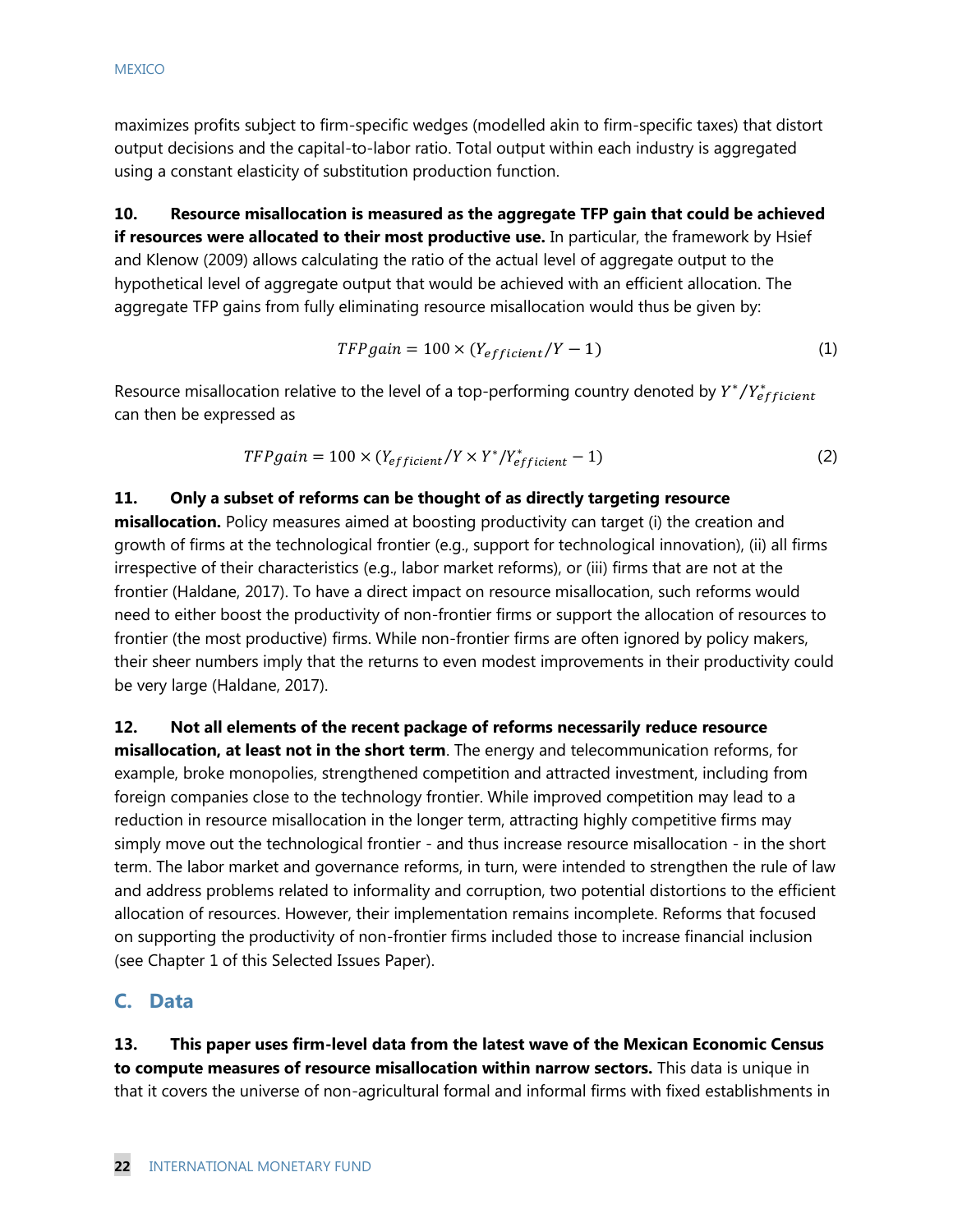urban areas regardless of their sub-sector and size. The economic census is compiled every five years. The latest wave of data from 2013 was used to compile both the measures of resource misallocation (within NAICS 4-digit sectors) and most explanatory variables. The remaining explanatory variables were calculated based on the 2010 Population Census and INEGI's SIMBAD database.

### **14. A standard methodology was used to transform the data and choose parameter**

**values.** At the firm-level, all observations with negative or zero value added, capital, sales and labor input (including labor provided by the owner of the firm) were excluded. In addition, the tails of the distribution of computed firm-specific output wedges, capital wedges, and total factor productivity were removed.<sup>5</sup> The choice of parameter values required for the estimation mostly follows IMF (2017). The output elasticities of labor and capital for each industry are approximated by their cost shares in the United States from the Bureau of Economic Analysis. The rental price of capital is set to 0.1, assuming real interest and depreciation rates of 5 percent, whereas we assume a uniform wage rate across firms.<sup>6</sup> The elasticity of substitution between the output of different firms is set to 3.

### **D. TFP Gains from Reducing Resource Misallocation in Mexico**

### **Aggregate TFP Gains**

 $\overline{a}$ 

**15. Mexico could reap significant TFP gains by reducing resource misallocation.** In the baseline specification, fully eliminating resource misallocation would increase aggregate TFP of the manufacturing and services sectors by almost 125 percent of GDP. However, in line with IMF (2017), it is straightforward to express the gains relative to those calculated for Sweden to avoid measurement errors and factors omitted from the model from biasing the estimate up. Sweden is a good reference point as its efficiency of resource allocation corresponds to the 90th percentile of the distribution of countries in IMF (2017), with relatively small potential TFP gains. Closing the gap to Sweden would imply TFP gains of almost 70 percent for Mexico.

**16. The estimated extent of resource misallocation is only moderately sensitive to the underlying data and sample used.** For example, the production function approach described above uses firm-level employment as the labor input variable. However, employment does not account for differences in wages, which in turn may reflect differences in human capital and the type of labor employed. An alternative approach replaces the labor variable with the firm-level wage bill in the production function (see also Busso et al, 2013).<sup>7</sup> The estimated amount of misallocation, however, deviates only modestly from the baseline estimate (116 instead of 125 percent of GDP). In

<sup>&</sup>lt;sup>5</sup> Sectors were excluded if they are likely dominated by public institutions and not-for-profit organizations and if firm-level TFP is difficult to compare to other sectors among other reasons. These include mining, utilities, construction, real-estate and rental, professional and technical services, management of companies, education, health, arts, and public administration. Sector-state pairs with less than 10 firms were also excluded.

<sup>&</sup>lt;sup>6</sup> In a robustness check, we use the cost of labor instead to account for differences in hours worked and human capital.

 $<sup>7</sup>$  In owner-operated firms without any employees or where all employees are family members which obtain a share</sup> of the profit, explicit wages are often not paid, implying that the sample size decreases.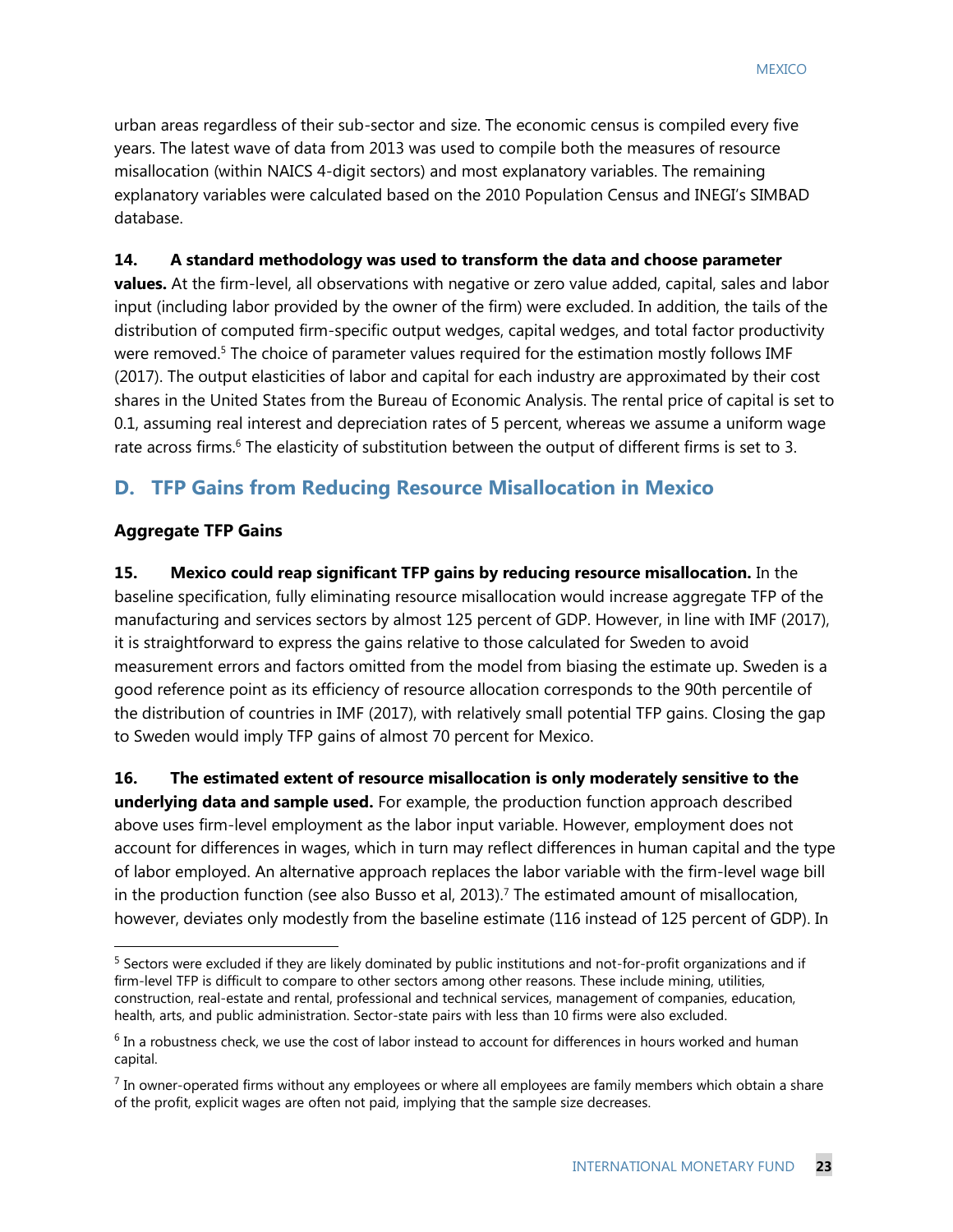a second robustness check, a different threshold to identify outliers is used, but still the estimates do not change in a noteworthy way.

|                   |                    | Figure 1. Potential TFP Gains from Reducing Resource Misallocation by State and Sector |               |                 |              |                            |             |                                |                 |             |
|-------------------|--------------------|----------------------------------------------------------------------------------------|---------------|-----------------|--------------|----------------------------|-------------|--------------------------------|-----------------|-------------|
| <b>Industries</b> |                    |                                                                                        |               |                 |              |                            |             |                                |                 |             |
|                   |                    |                                                                                        | Manufacturing | Wholesale trade | Retail trade | warehousing<br>Transport & | Information | Accommodation<br>food services | Others services |             |
|                   |                    | Aguascalientes                                                                         |               |                 |              |                            |             |                                |                 | Low         |
|                   |                    | Baja California                                                                        |               |                 |              |                            |             |                                |                 | Medium-low  |
|                   |                    | Baja California Sur                                                                    |               |                 |              |                            |             |                                |                 | Medium-high |
|                   |                    | Chihuahua                                                                              |               |                 |              |                            |             |                                |                 | High        |
|                   |                    | Ciudad de México                                                                       |               |                 |              |                            |             |                                |                 |             |
|                   |                    | Coahuila de Zaragoza                                                                   |               |                 |              |                            |             |                                |                 |             |
|                   |                    | Colima                                                                                 |               |                 |              |                            |             |                                |                 |             |
|                   |                    | Durango                                                                                |               |                 |              |                            |             |                                |                 |             |
|                   |                    | Guanajuato                                                                             |               |                 |              |                            |             |                                |                 |             |
|                   |                    | Hidalgo                                                                                |               |                 |              |                            |             |                                |                 |             |
|                   |                    | Jalisco                                                                                |               |                 |              |                            |             |                                |                 |             |
|                   | Rest of country    | Michoacán de Ocampo                                                                    |               |                 |              |                            |             |                                |                 |             |
|                   |                    | Morelos                                                                                |               |                 |              |                            |             |                                |                 |             |
|                   |                    | México                                                                                 |               |                 |              |                            |             |                                |                 |             |
|                   |                    | Nayarit                                                                                |               |                 |              |                            |             |                                |                 |             |
| State             |                    | Nuevo León                                                                             |               |                 |              |                            |             |                                |                 |             |
|                   |                    | Querétaro                                                                              |               |                 |              |                            |             |                                |                 |             |
|                   |                    | San Luis Potosí                                                                        |               |                 |              |                            |             |                                |                 |             |
|                   |                    | Sinaloa                                                                                |               |                 |              |                            |             |                                |                 |             |
|                   |                    | Sonora                                                                                 |               |                 |              |                            |             |                                |                 |             |
|                   |                    | Tamaulipas                                                                             |               |                 |              |                            |             |                                |                 |             |
|                   |                    | Tlaxcala                                                                               |               |                 |              |                            |             |                                |                 |             |
|                   |                    | Zacatecas                                                                              |               |                 |              |                            |             |                                |                 |             |
|                   |                    | Campeche                                                                               |               |                 |              |                            |             |                                |                 |             |
|                   |                    | Chiapas                                                                                |               |                 |              |                            |             |                                |                 |             |
|                   |                    | Guerrero                                                                               |               |                 |              |                            |             |                                |                 |             |
|                   |                    | Oaxaca                                                                                 |               |                 |              |                            |             |                                |                 |             |
|                   |                    | Puebla                                                                                 |               |                 |              |                            |             |                                |                 |             |
|                   | South & south east | Quintana Roo                                                                           |               |                 |              |                            |             |                                |                 |             |
|                   |                    | Tabasco                                                                                |               |                 |              |                            |             |                                |                 |             |
|                   |                    | Veracruz                                                                               |               |                 |              |                            |             |                                |                 |             |
|                   |                    | Yucatán                                                                                |               |                 |              |                            |             |                                |                 |             |

**17. Our results are qualitatively similar to those in previous studies.** Using economic census data from 2004, Busso et al. (2012) find that TFP gains from eliminating resource misallocation amount to some 95 percent for Mexico, and thus more than in all other Latin American countries the authors consider. IMF (2017) uses World Bank Enterprise Survey data for the manufacturing sector and suggests that TFP gains in Mexico could be between 93 and 130 percent for 2010 and 2006, respectively.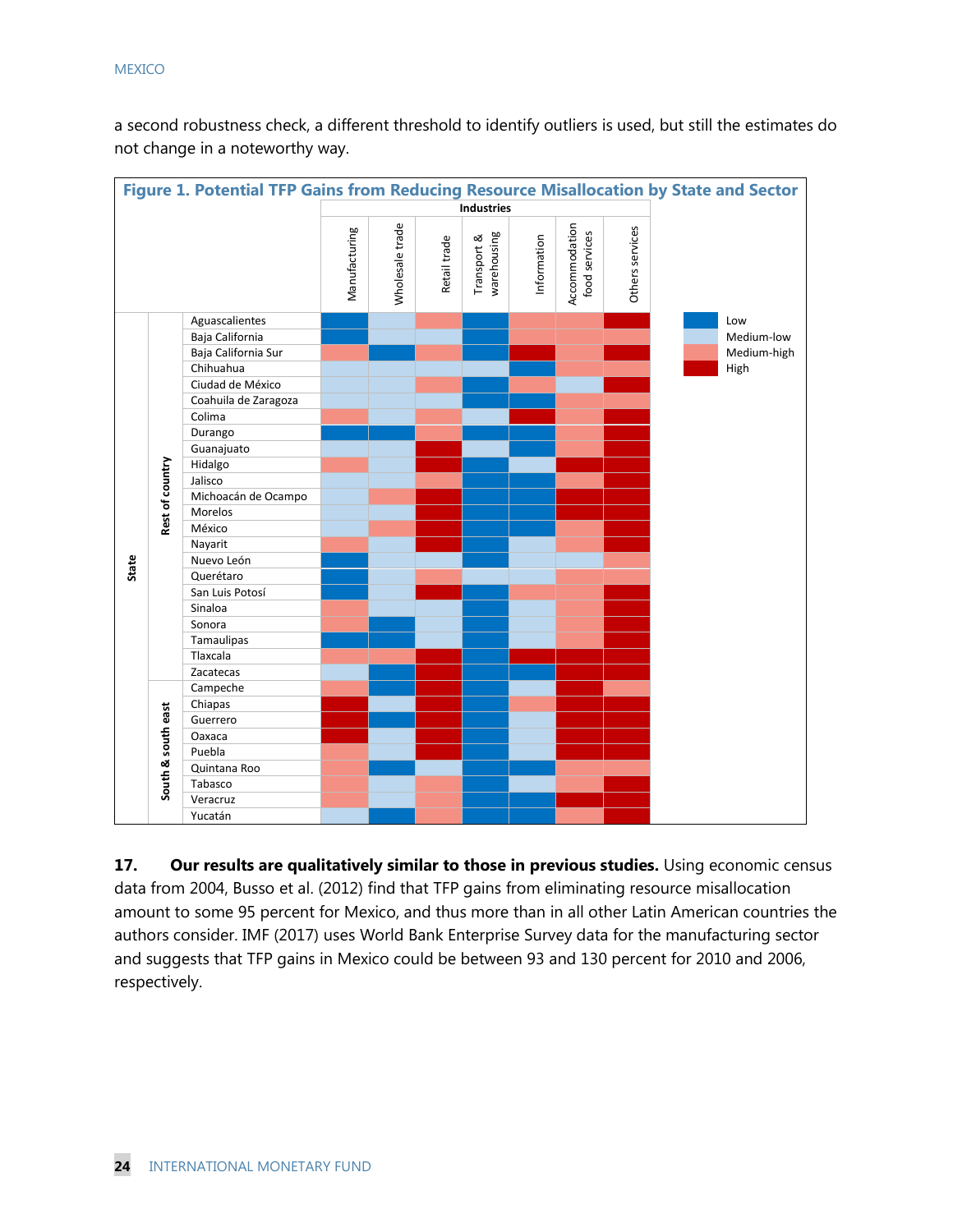### **Decomposition of Aggregate Resource Misallocation**

### **18. Aggregate TFP gains in Mexico mask considerable geographical and sectoral**

**heterogeneity.** To shed more light on the drivers of TFP gains from reducing resource misallocation, this subsection decomposes the aggregate results. The interquartile range in the distribution of TFP gains in individual sectors within each of the Mexican states amounts to around 100 percentage points. Moreover, variation is also significant between different sectors within each state (Figure 1).

### **19. States with high resource misallocation appear to be concentrated in Mexico's South**

**and are among the poorest ones.** Figure 2 illustrates the variation in TFP gains from eliminating resource misallocation across states. Large gains are clearly concentrated in Mexico's Southern states. In fact, in the Southern and South-Eastern states of Mexico (based on Mexico's official definition), the gains are on average 25 percentage points higher than in the rest of the country. Moreover, three of the four states where misallocation is largest are also among the country's poorest (Chiapas, Guerrero and Oaxaca).

**20. Between-state differences in potential TFP gains are large relative to estimates of cross-country differences in previous studies**. State-level TFP gains in Mexico range from around 80 to 190 percent. This range is larger than the range for a sample of ten Latin American economies reported in Busso et al (2013) (around 90 percentage points). When omitting potential outlier states by calculating the interquartile range, the gap still amounts to 45 percentage points. This is larger than the interquartile range of potential manufacturing TFP gains across advanced economies and amounts to some two thirds of the interquartile range for a large sample of developing countries that IMF (2017) reports.

### **21. Potential TFP gains in manufacturing are significantly lower than those in services**

**sectors.** The difference between the potential TFP gains in the two sectors amounts to 22 percentage points. Previous studies find similar results for other countries. Dias et al. (2016), Garcia-Santana et al. (2015) and Benkovskis (2015) find that in Portugal, Spain and Latvia, resource misallocation in services is between 22 and 32 percentage points higher compared to manufacturing. IMF (2017) also finds qualitatively similar differences in a cross section of advanced economies. Arias-Ortiz and others (2014) and Dias, Robalo, and Richmond (2016) generally attribute these differences in sensitivity to regulation and tax structures, and to the larger presence of informal firms, respectively.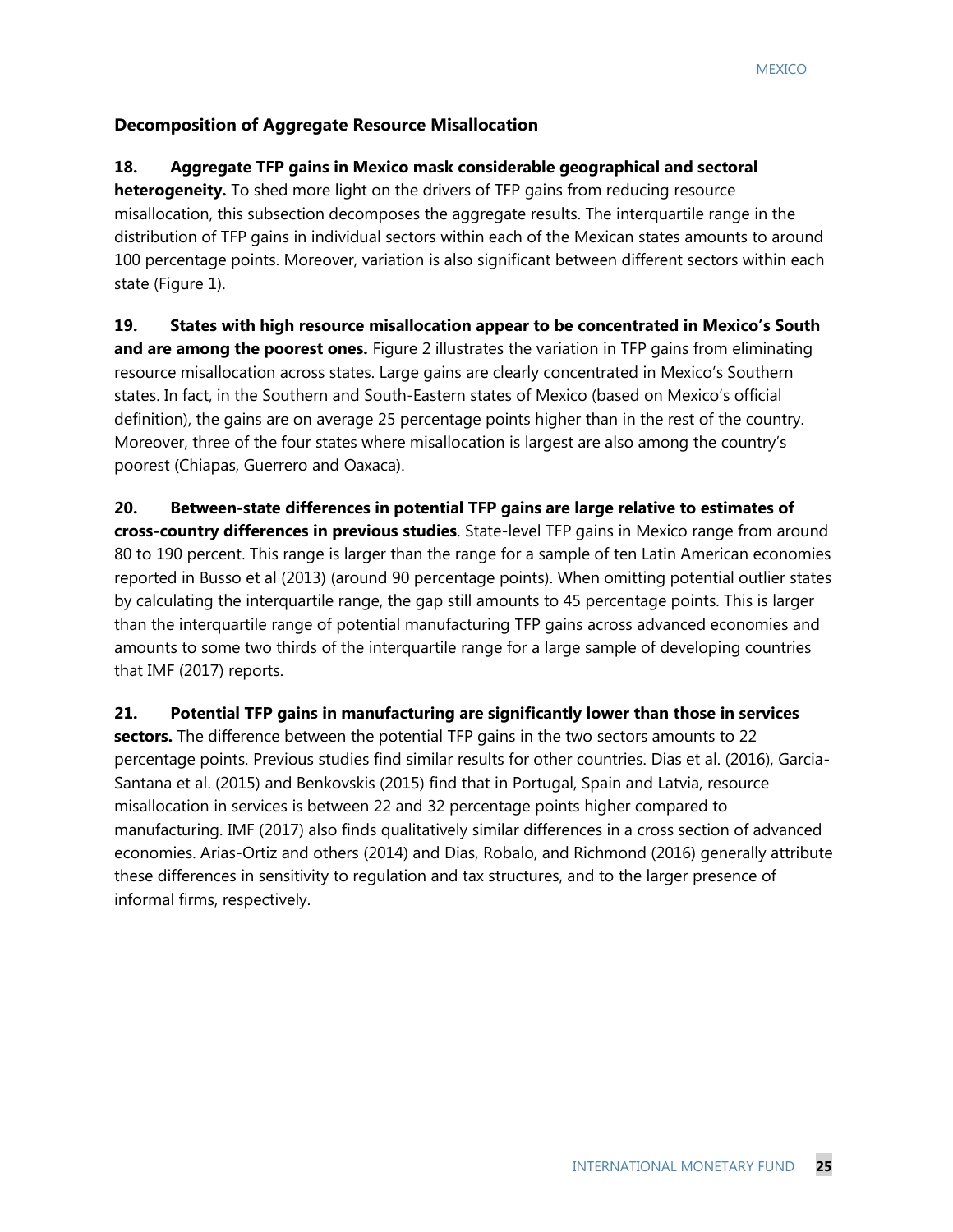### **22. The estimated TFP gains from eliminating distortions are much lower when only**

**formal firms are considered.** In particular, the estimated gains drop from 125 to 90 percent of GDP when excluding informal firms (defined as establishments that do not pay social security contributions and VAT on their sales). This suggests that tax evasion is one important distortion that drives resource misallocation. Intuitively, informal firms enjoy a cost advantage over their formal competitors and could thus absorb more resources than they should according to their relative productivity level (IMF, 2017). This finding is robust to alternative definitions of informality, including firms that pay less than 16 percent of their wage bill in social security contributions (which is slightly below the minimum mandatory share; see Busso et al., 2013), or firms that neither pay social security contributions, nor value added, income or excise taxes.

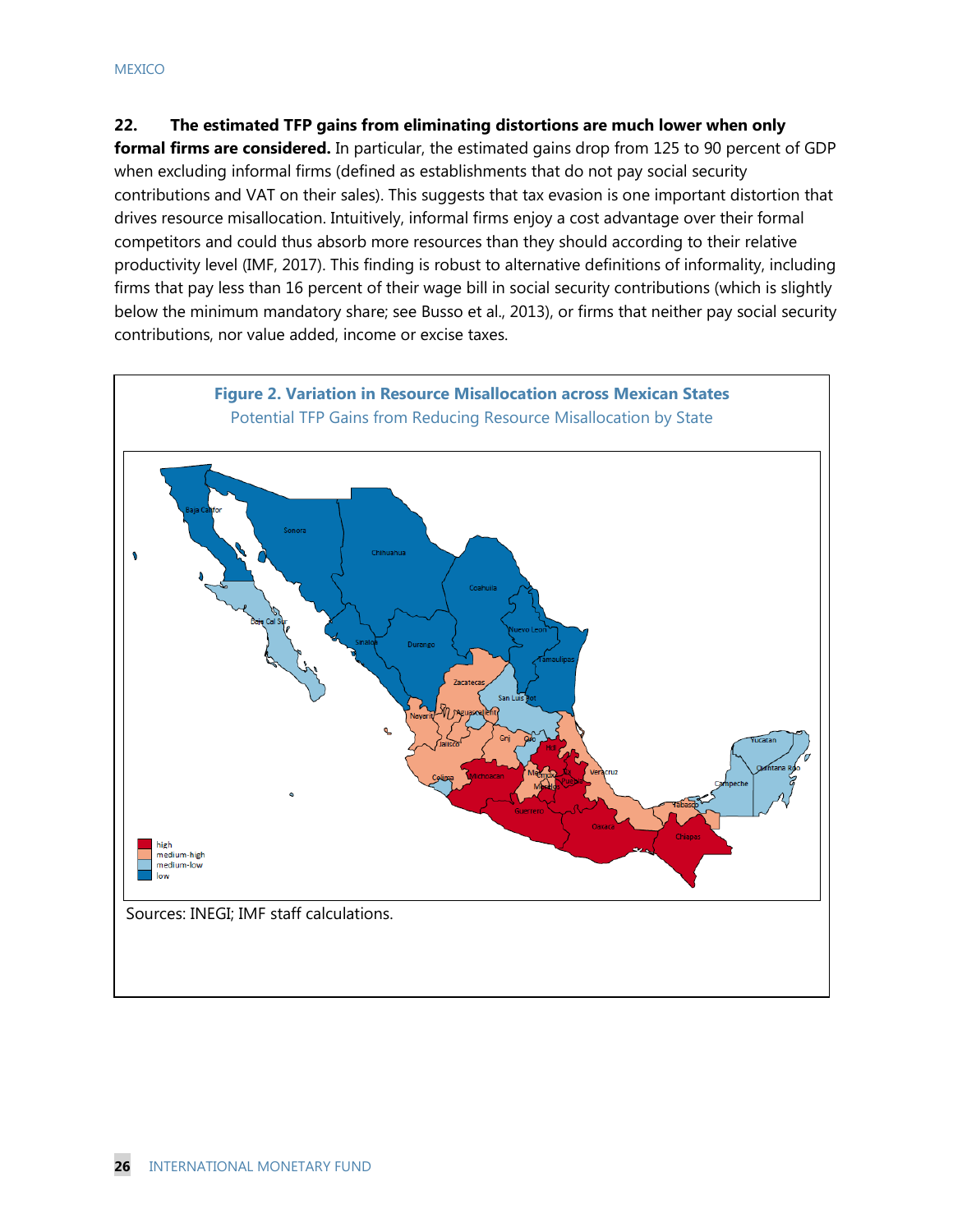### **Potential TFP Gains and Growth Effects under Policy Scenarios**

**23. The large overall TFP gains as well as the variation across sectors and states suggests that the returns to reforms could be substantial**. For instance, to give a sense of magnitude, reducing aggregate resource misallocation by a quarter could boost growth of the non-oil manufacturing and services output by around 1.4 percentage points for 20 years.

**24. One possible avenue would be to reduce the large variation in resource misallocation across states and sectors**. The following scenarios could be considered:

- **Reduction in state-level resource misallocation disparities.** As the efficiency of resource misallocation varies significantly across states, the first scenario assumes that resource misallocation in the bottom three quarters of the states improves to match the  $25<sup>th</sup>$  percentile in terms of efficiency. This could be achieved through targeted regional reforms and development efforts and would entail aggregate TFP gains of up to 20 percent that arise solely from reducing resource misallocation.
- **Expansion of the formal economy.** The second scenario assumes a reduction in the size of the informal economy by 50 percent. This could be achieved, for instance, through improved enforcement and incentive schemes for firms to formalize. As discussed above, the level of misallocation falls from 125 to 90 percent when only formal firms are considered. Assuming that the size of the informal economy was halved, TFP gains of more than 15 percent could arise.

### **E. Regression Analysis**

**25. This section examines correlations between resource misallocation and observed** 

**distortions.** The dependent variable in the regressions is resource misallocation as defined above and in Annex II, calculated for each of Mexico's 3,139 sector-state pairs (the product of an approximate average of 98 different sectors in each state and 32 states). The baseline regressions include a total of 2,138 observations as the bottom and top 15 percent of sector-state pairs in terms of the level of resource misallocation are excluded. Most of the explanatory variables are calculated as averages or standard deviations across firms in a given sector and state can are based on information from the economic census and municipality statistics.

**26. The simple linear regressions include sector and state fixed effects.** All regressions use heteroscedasticity-consistent standard errors. Annex II presents the variables used in the analysis along with their sources. In general, averages of variables are meant to explain whether companies operate in an environment that is conducive to an efficient allocation of resources. For example, a high share of informal firms could suggest that these companies have unfair cost advantages that allow them to attract more resources than they should per their relative level of productivity. Standard deviations, in turn, are computed to directly measure cross-firm variation in variables that affect firm-level TFP. For example, a high variation in electricity expenditures in a narrow sector may imply differences in electricity prices which in turn could be correlated with differences in productivity.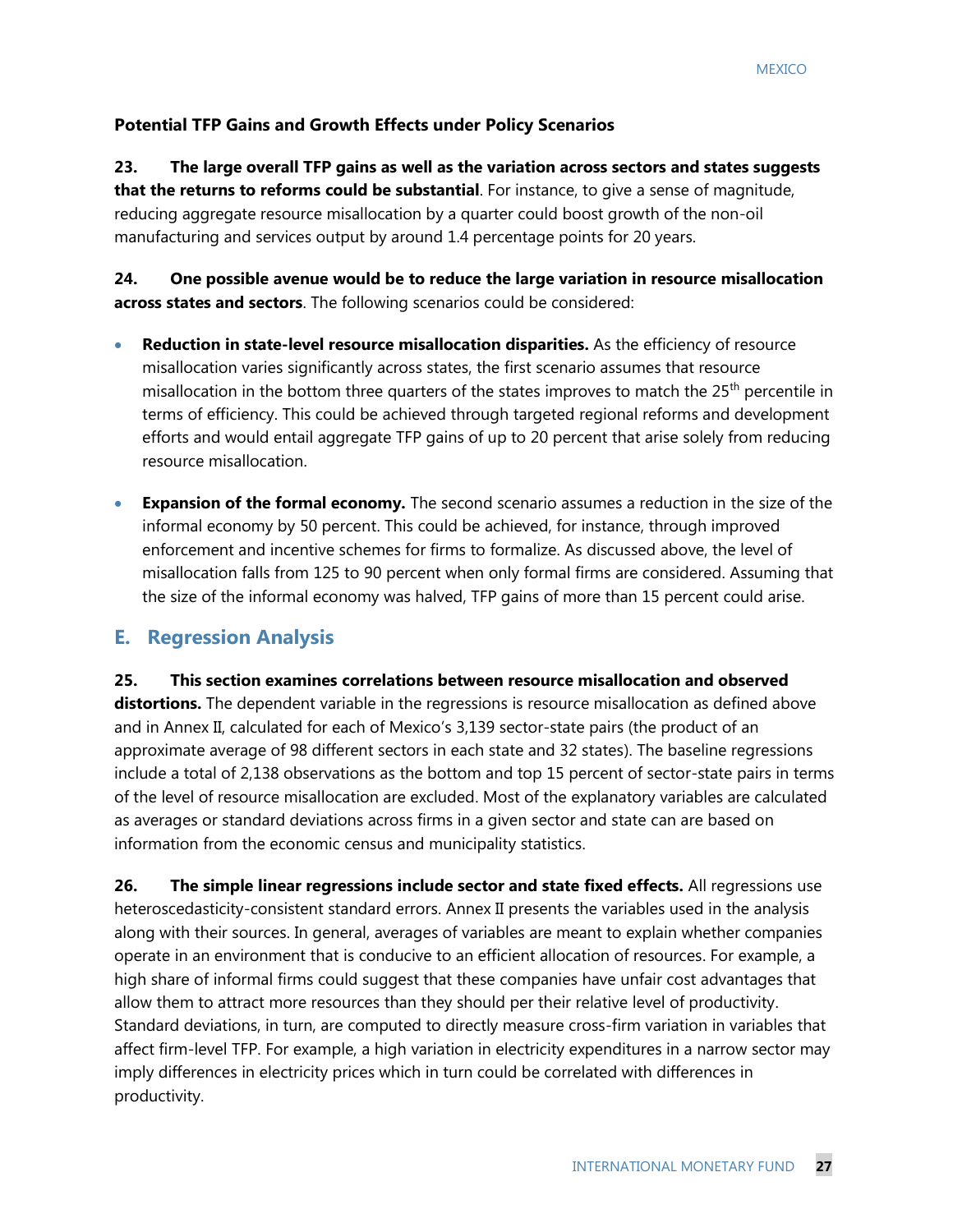**27. The set of explanatory variables reflects several of Mexico's structural challenges.** The set of regressors could be divided into three broad groups. The first comprises indicators that measure structural constraints to the efficient allocation of resources in a given sector-state pair. These include not only informality and crime but also the composition of firms by age and size. Informality and crime would be expected to distort the allocation of resources by deterring investment and favoring firms with unfair tax- or security- related cost advantages. The composition of firms, in turn, is relevant to the extent that it proxies for barriers to entry or monopolistic practices. The second group includes detailed information on access to services such as the internet, electricity and financial services. Finally, the third group includes other firm specific variables such as indicators measuring FDI receivership and cooperation with foreign companies.

**28. The baseline specification is shown in Regression 1 in Table 1.** All regressors are statistically significant at least at the 90 percent level of confidence. They also have the expected coefficient signs and are mostly significant when included individually in the regressions (not shown here).

|                               | (1)         | (2)          | (3)        | (4)         | (5)         | (6)        |
|-------------------------------|-------------|--------------|------------|-------------|-------------|------------|
| Informality, Share            | 48.928 ***  |              | 47.895***  | 49.457***   | 57.578***   | 48.416***  |
|                               | [9.544]     |              | [9.619]    | [9.563]     | [7.933]     | [9.586]    |
| High Crime, Share             | 18.454**    | 17.160**     |            |             | 17.785**    | 18.202**   |
|                               | [7.261]     | [7.260]      |            |             | [7.270]     | [7.274]    |
| Young Firms, Share            | $-22.388**$ | $-21.154**$  | $-20.792*$ | $-21.566**$ | $-21.870**$ |            |
|                               | [10.611]    | [10.703]     | [10.634]   | [10.591]    | [10.522]    |            |
| Number of Employees, STC      | $2.792**$   | $2.545*$     | $2.832**$  | $2.899**$   | $2.576*$    | $2.839**$  |
|                               | [1.345]     | [1.366]      | [1.348]    | [1.340]     | [1.347]     | [1.351]    |
| Bank Account, Share           | $-16.128*$  | $-34.496***$ | $-15.001*$ | $-15.610*$  |             | $-15.639*$ |
|                               | [8.655]     | [7.410]      | [8.652]    | [8.637]     |             | [8.618]    |
| <b>Electricity Costs, STD</b> | 90.395*     | 90.028*      | 92.526**   | 94.745**    | 93.217**    | 91.877**   |
|                               | [46.951]    | [46.618]     | [47.089]   | [47.035]    | [46.866]    | [46.827]   |
| Informality2, Share           |             | 42.984 ***   |            |             |             |            |
|                               |             | [13.523]     |            |             |             |            |
| High Homicides, Share         |             |              | 13.208     |             |             |            |
|                               |             |              | [8.505]    |             |             |            |
| High Robberies, Share         |             |              |            | 17.973**    |             |            |
|                               |             |              |            | [7.573]     |             |            |
| Bank Credit, Share            |             |              |            |             | $-12.907$   |            |
|                               |             |              |            |             | [14.028]    |            |
| Young Firms2, Share           |             |              |            |             |             | $-13.426$  |
|                               |             |              |            |             |             | [9.036]    |
| Observations                  | 2,138       | 2,138        | 2,138      | 2,138       | 2,138       | 2,138      |
| R-squared                     | 0.553       | 0.549        | 0.552      | 0.553       | 0.553       | 0.553      |
| Industry effects              | yes         | yes          | yes        | yes         | yes         | yes        |
| State effects                 | yes         | yes          | yes        | yes         | yes         | yes        |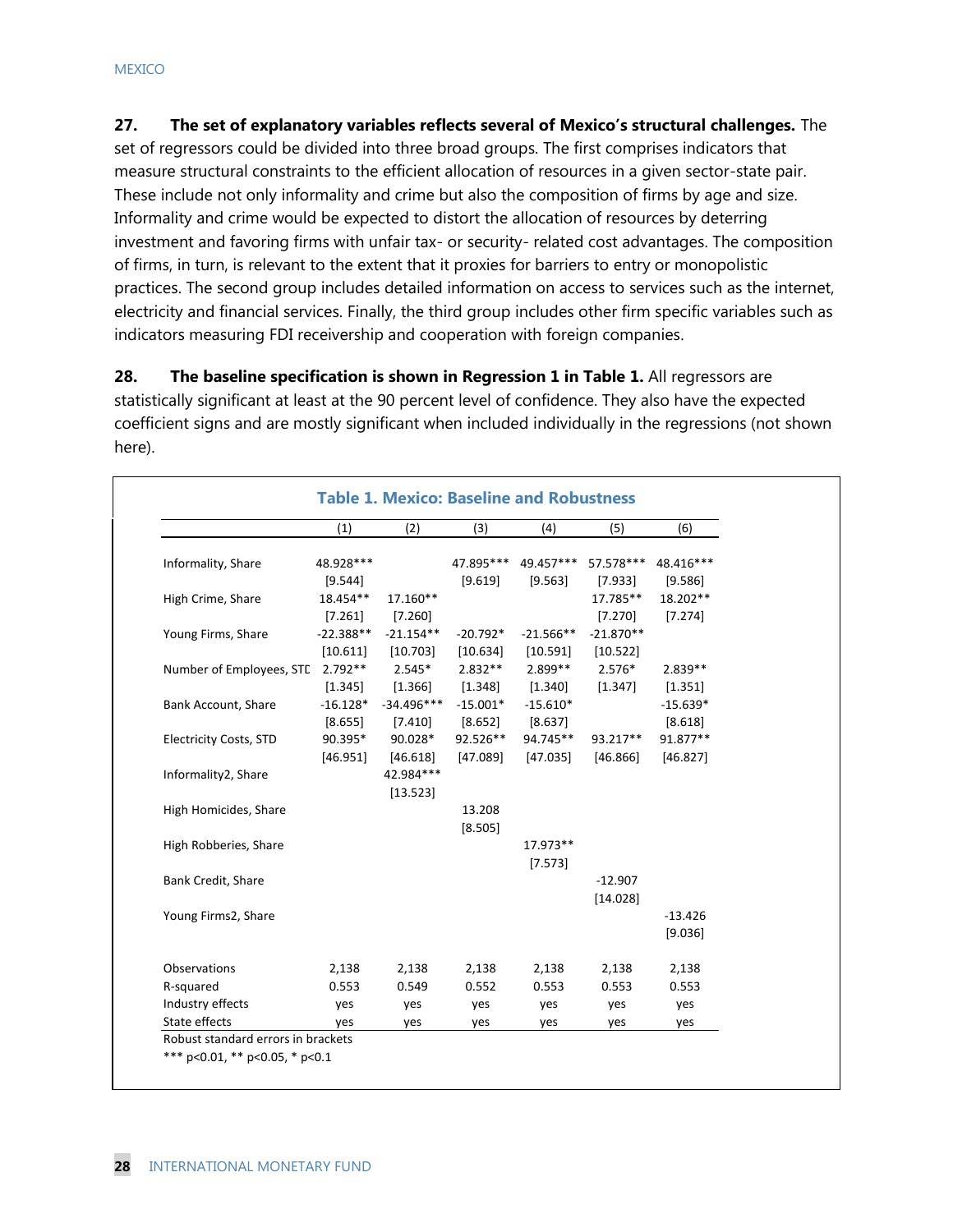**29. Regression results suggest that informality and crime constitute important distortions to the efficient allocation of resources.** Regression 1 suggests that a higher share of informal firms in a given state-sector pair is associated with more productivity dispersion. Intuitively, by evading taxes and therefore getting a cost advantage, informal firms could attract a larger share of an economy's resources than would be justified by their relative level of productivity. Similarly, the share of firms located in high-crime municipalities within a state-sector pair is statistically significantly associated with more resource misallocation. This is unsurprising given that crime affects firms in an idiosyncratic fashion that would lead to variation across firms in the associated reduction in productivity. Moreover, high levels of crime would allow unproductive firms to attract relatively more resources than expected if they are better able to deal with security concerns than productive firms.

**30. Low barriers to entry and the absence of dominant firms appear to be associated with a more efficient allocation of resources**. Regression 1 shows that a higher share of young firms those in operation for less than 2 years - tends to come with lower resource misallocation. A possible explanation is that a high prevalence of young firms reflects low barriers to entry and an environment conducive to firm growth in line with productivity developments. The analysis also finds that high variation in firm sizes is associated with elevated levels of misallocation. This can be interpreted as suggesting that the prevalence of very large firms makes the sector more prone to limiting the ability of small firms in gaining a foothold.

**31. The efficient allocation of resources also appears to be constrained by a lack of access to finance and by the high cost of electricity.** Regression 1 suggests that a high share of firms with bank accounts is associated with lower misallocation. This is intuitive in that an important role of the financial sector lies precisely in facilitating an efficient allocation of resources. Moreover, a high average share of expenditures on electricity in total sales is associated with higher misallocation. There are at least two potential explanations for that. First, electricity prices vary across regions in Mexico. If companies in a narrow sector have similar production functions, a higher share of electricity expenses may indicate higher electricity prices and thus a higher cost base. Second, the fact that electricity prices were extremely high in Mexico in 2013 (see Chapter 1 in this Selected Issues Paper) may amplify relative cost disadvantages of companies that are less efficient in their use of electricity.

**32. The results are generally robust to changes in the definition of our main explanatory variables.** Regressions 2-6 in Table 1 substitute one regressor at a time with alternatives. Regression 2 includes a broader definition of informality under which firms are considered informal not only if they make no social security payments at all but also if these payments amount to less than 16 percent of wages and salaries (see Annex II). The new indicator carries a very similar coefficient as our preferred definition and is also highly significant. Regressions 3 and 4 replace the composite indicator of the incidence of crime with more specific proxies for crime, e.g., the incidence of homicides and robberies. While only the robberies variable is significant, both coefficients carry the expected positive sign and do not differ much in magnitude from that on the overall crime variable. Regression 5 replaces our indicator of the prevalence of bank accounts with an indicator of bank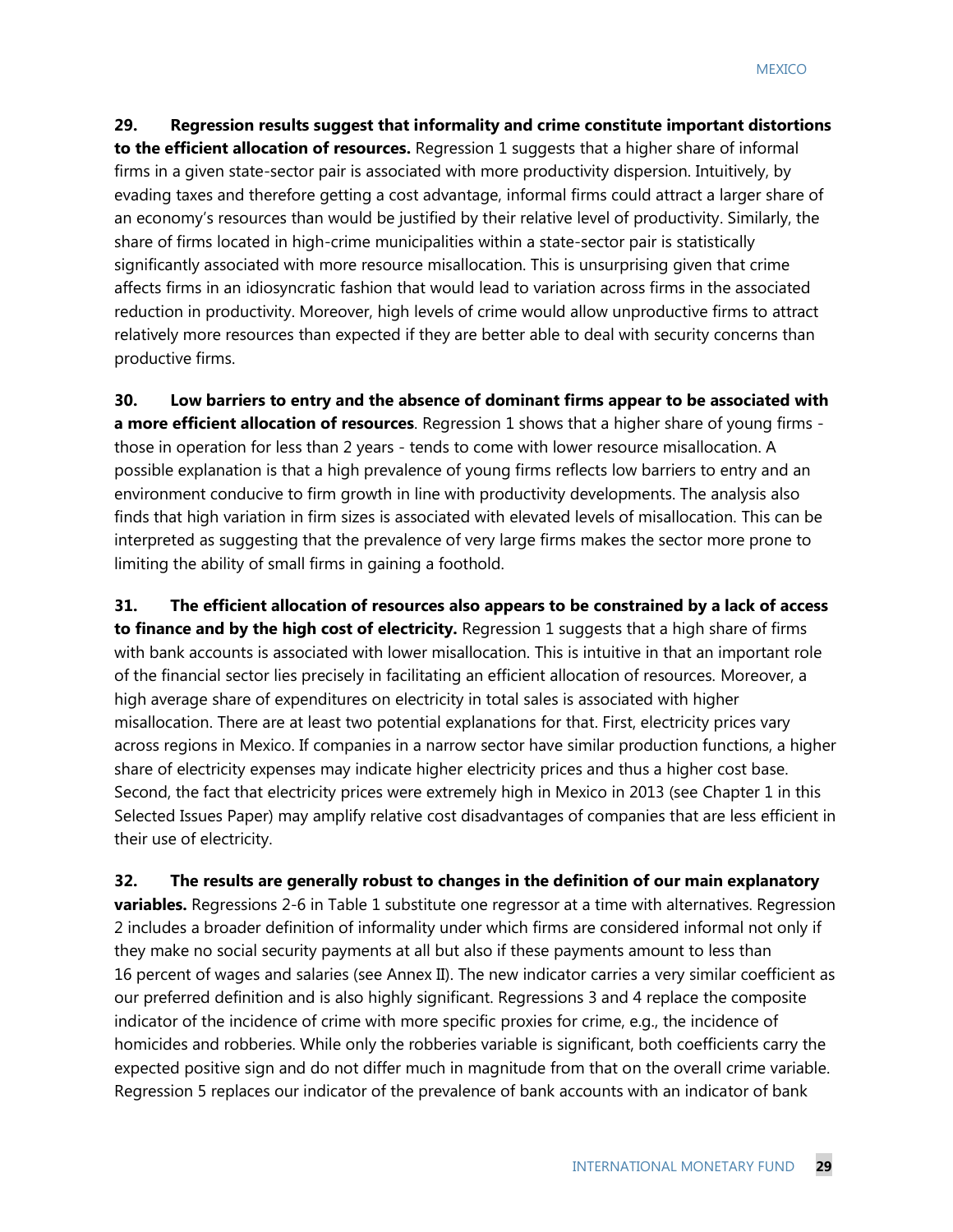credit. Once again, the coefficient sign is negative as expected, yet the variable is not significant, suggesting that access to a bank account, including to conduct daily operations, is somewhat more important than access to credit. Finally, Regression 6 replaces the share of young firms with an alternative definition in which all firms younger than 4 years are classified as young instead of only those younger than 2 years. Here also, the coefficient sign is as expected but the variable is not significant.

|                               | (1)         | (2)         | (3)         | (4)         | (5)         | (6)        | (7)         | (8)         |
|-------------------------------|-------------|-------------|-------------|-------------|-------------|------------|-------------|-------------|
|                               |             |             |             |             |             |            |             |             |
| Informality, Share            | 48.928 ***  | 44.918***   | 48.962 ***  | 49.709***   | 38.886***   | 33.459**   | 48.872 ***  | 48.966***   |
|                               | [9.544]     | [10.650]    | [9.549]     | [9.498]     | [11.045]    | [16.620]   | [9.553]     | [9.560]     |
| High Crime, Share             | 18.454**    | 19.626***   | 18.405**    | 18.556**    | 24.178***   | 28.975***  | 18.501**    | 18.705**    |
|                               | [7.261]     | [7.413]     | [7.247]     | [7.266]     | [7.882]     | [9.969]    | [7.251]     | [7.449]     |
| Young Firms, Share            | $-16.128*$  | $-19.083*$  | $-16.153*$  | $-18.035**$ | $-24.283**$ | $-8.479$   | $-16.084*$  | $-16.083*$  |
|                               | [8.655]     | [10.283]    | [8.648]     | [8.713]     | [10.191]    | [14.679]   | [8.660]     | [8.674]     |
| Number of Employees, STD      | $-22.388**$ | $-24.775**$ | $-22.395**$ | $-23.890**$ | $-26.306*$  | $-21.977$  | $-22.288**$ | $-22.524**$ |
|                               | [10.611]    | [10.935]    | [10.607]    | [10.645]    | [14.534]    | [18.661]   | [10.629]    | [10.624]    |
| Bank Account, Share           | $2.792**$   | 1.429       | $2.798**$   | $2.779**$   | 3.066**     | 1.587      | $2.779**$   | $2.794**$   |
|                               | [1.345]     | [1.380]     | [1.345]     | [1.345]     | [1.444]     | [1.344]    | [1.347]     | [1.347]     |
| <b>Electricity Costs, STD</b> | 90.395*     | 89.762*     | 90.651*     | 92.549**    | 135.964**   | 115.212*   | 90.527*     | 89.872*     |
|                               | [46.951]    | [48.152]    | [47.013]    | [46.878]    | [56.426]    | [63.829]   | [46.927]    | [46.938]    |
| Internet Access, Share        |             | $-5.160$    |             |             |             |            |             |             |
|                               |             | [6.682]     |             |             |             |            |             |             |
| Internet Use, Share           |             |             | $-8.092$    |             |             |            |             |             |
|                               |             |             | [42.813]    |             |             |            |             |             |
| Internet Sales, STD           |             |             |             | 0.212       |             |            |             |             |
|                               |             |             |             | [0.146]     |             |            |             |             |
| FDI, Share                    |             |             |             |             | $-4.955$    |            |             |             |
|                               |             |             |             |             | [5.715]     |            |             |             |
| Foreign Cooperation, Share    |             |             |             |             |             | $-10.566$  |             |             |
|                               |             |             |             |             |             | [10.742]   |             |             |
| High Population, Share        |             |             |             |             |             |            | $-0.982$    |             |
|                               |             |             |             |             |             |            | [6.139]     |             |
| Firms Per Capita, Mean        |             |             |             |             |             |            |             | $-22.885$   |
|                               |             |             |             |             |             |            |             | [131.995]   |
| Observations                  | 2,138       | 2,038       | 2,138       | 2,138       | 1,628       | 919        | 2,138       | 2,138       |
| R-squared                     | 0.553       | 0.552       | 0.553       | 0.554       | 0.587       | 0.555      | 0.553       | 0.553       |
| Industry effects              | yes         |             |             |             |             |            |             |             |
| State effects                 | yes         | yes<br>yes  | yes<br>yes  | yes<br>yes  | yes<br>yes  | yes<br>yes | yes<br>yes  | yes<br>yes  |

**33. The baseline specification is robust to including a range of other explanatory variables.** 

Regressions 2 to 4 in Table 2 aim at establishing a link between internet access and usage and resource misallocation. Intuitively, firms without internet access would face information disadvantages regarding potential customers and new technologies; and they may also be constrained in their access to customers in faraway regions. Regressions 5 and 6 examine the link between cooperation with foreign firms and resource misallocation to test whether foreign market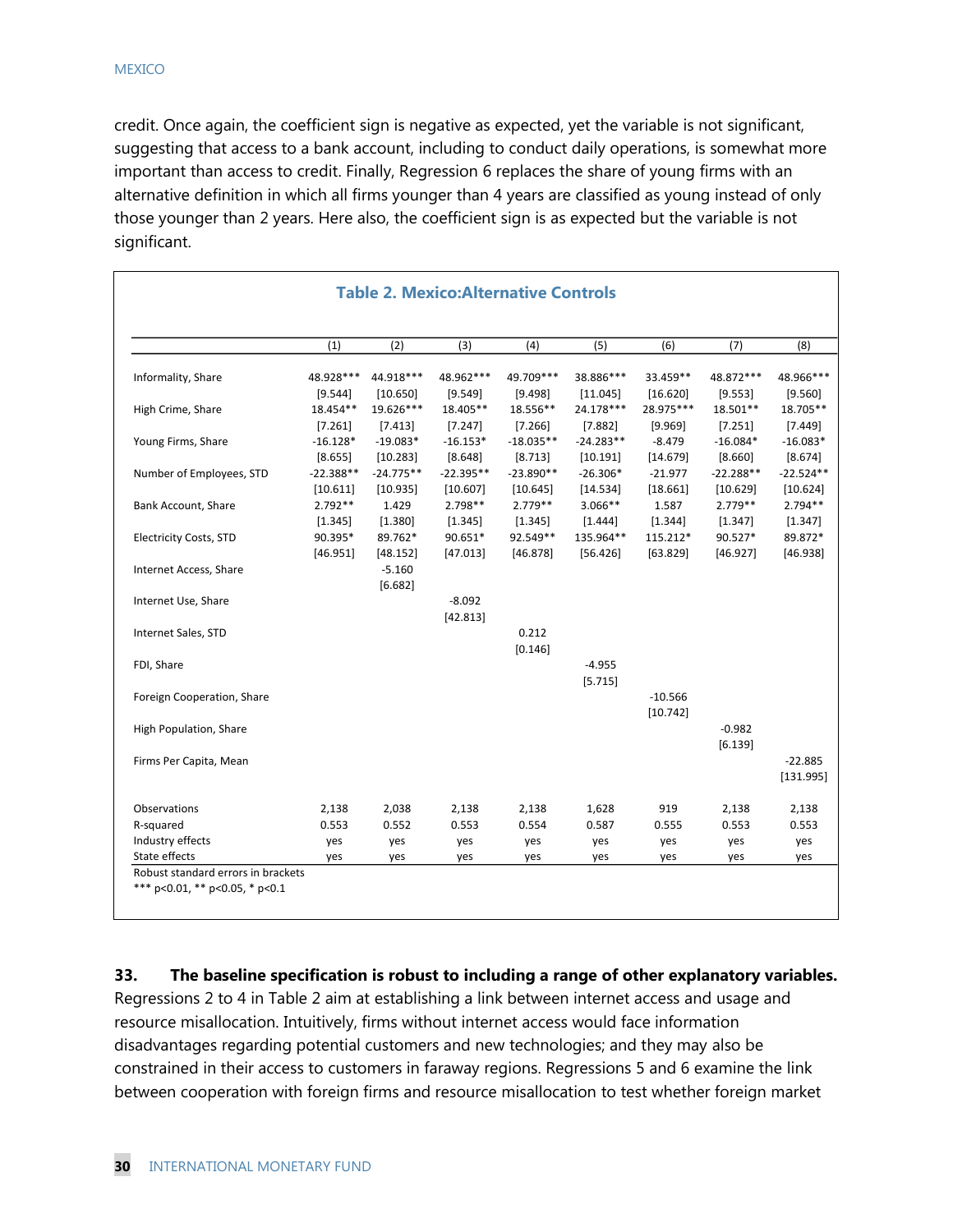participation contributes to a more competitive environment. While all these additional regressors carry the expected coefficient signs, they are not significant. Finally, Regressions 7 and 8 aim to confirm that population or firm density matter for resource misallocation. A possible hypothesis is that better access to infrastructure and consumers in more densely populated areas would allow firms to reduce costs compared to their competitors in more remote areas. However, including the share of firms in high population municipalities as well as an indicator of the average number of firms per capita in the regressions does not yield convincing results. While the variables' coefficients carry the expected signs, they are not significant.

### **F. Conclusion**

**34. This analysis suggests that there is much scope for boosting productivity through reducing resource misallocation in Mexico.** Potential gains from eliminating distortions that prevent an efficient allocation of resources appear to be higher than in many regional and emerging market peers. Using data from the Mexican Economic Census to compute measures of resource misallocation, the paper's findings suggest that reducing misallocation by a quarter could boost growth of the manufacturing and services output by around 1.4 percentage points per year over a 20-year period.

**35. Growth dividends would be especially large in Mexico's South which includes some of the country's poorest states.** There is significant heterogeneity in the level of resource misallocation across sectors and states within Mexico. Regional variation is large even relative to cross-country differences. The high variation and level of resource misallocation can in part be explained by the presence of a large informal sector as resource misallocation among formal firms is much lower than across the entire economy.

**36. Strengthening the rule of law and improving access to financial services would boost productivity significantly.** A simple regression analysis suggests that resource misallocation is closely associated with informality, crime and low access to financial services as well as markets with entry barriers and potentially dominant firms.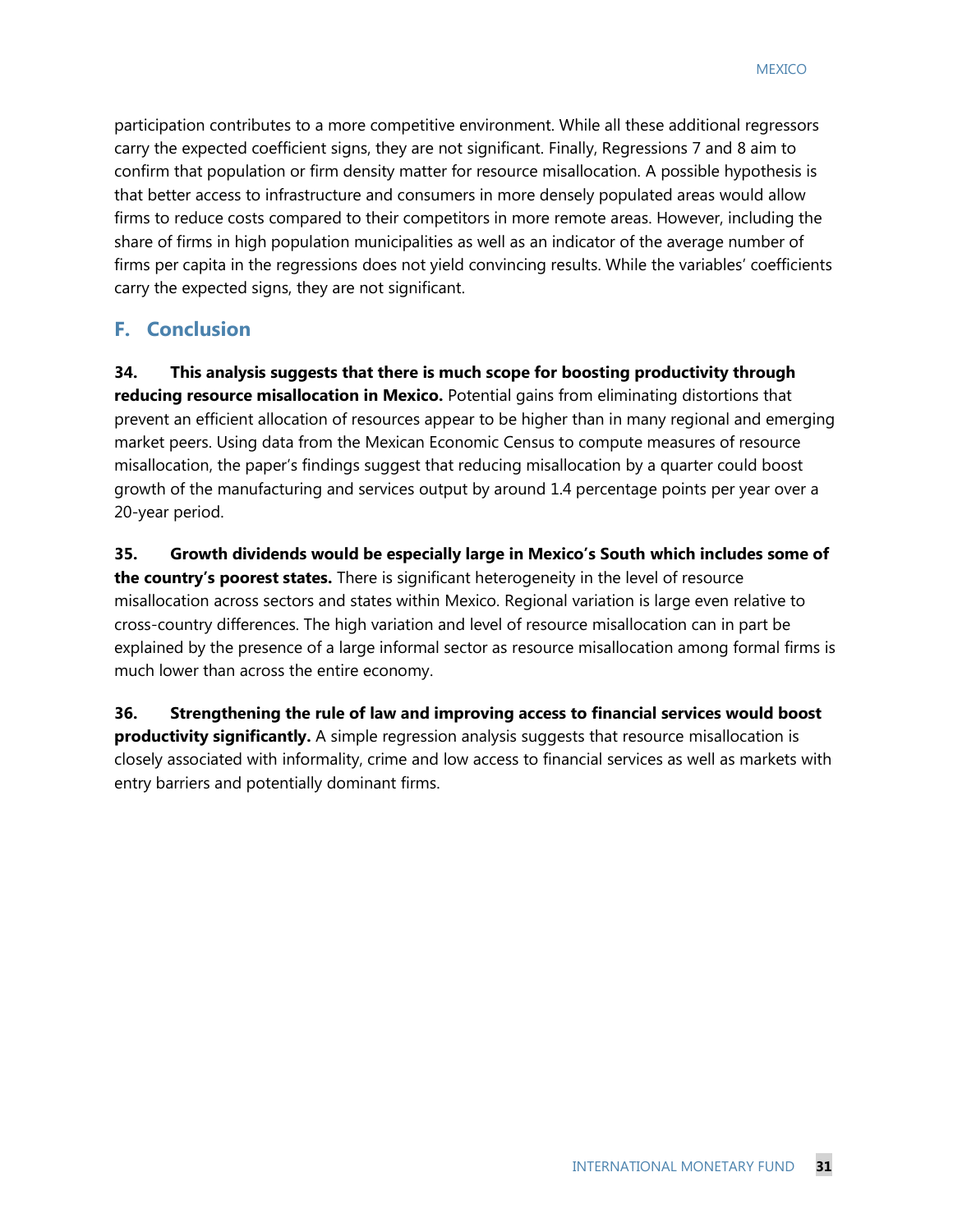### **References**

- Busso, M., Fazio, M. and Levy, S., 2012. "(In)Formal and (Un)Productive: The Productivity Costs of Excessive Informality in Mexico," Research Department Publications 4789, Inter-American Development Bank.
- Hsieh, C. T., and Klenow, P. J., 2009. "Misallocation and manufacturing TFP in China and India," The Quarterly Journal of Economics, 124(4), 1403-1448.
- IMF, 2017, "IMF Fiscal Monitor: Achieving More with Less," International Monetary Fund, Washington, D.C.